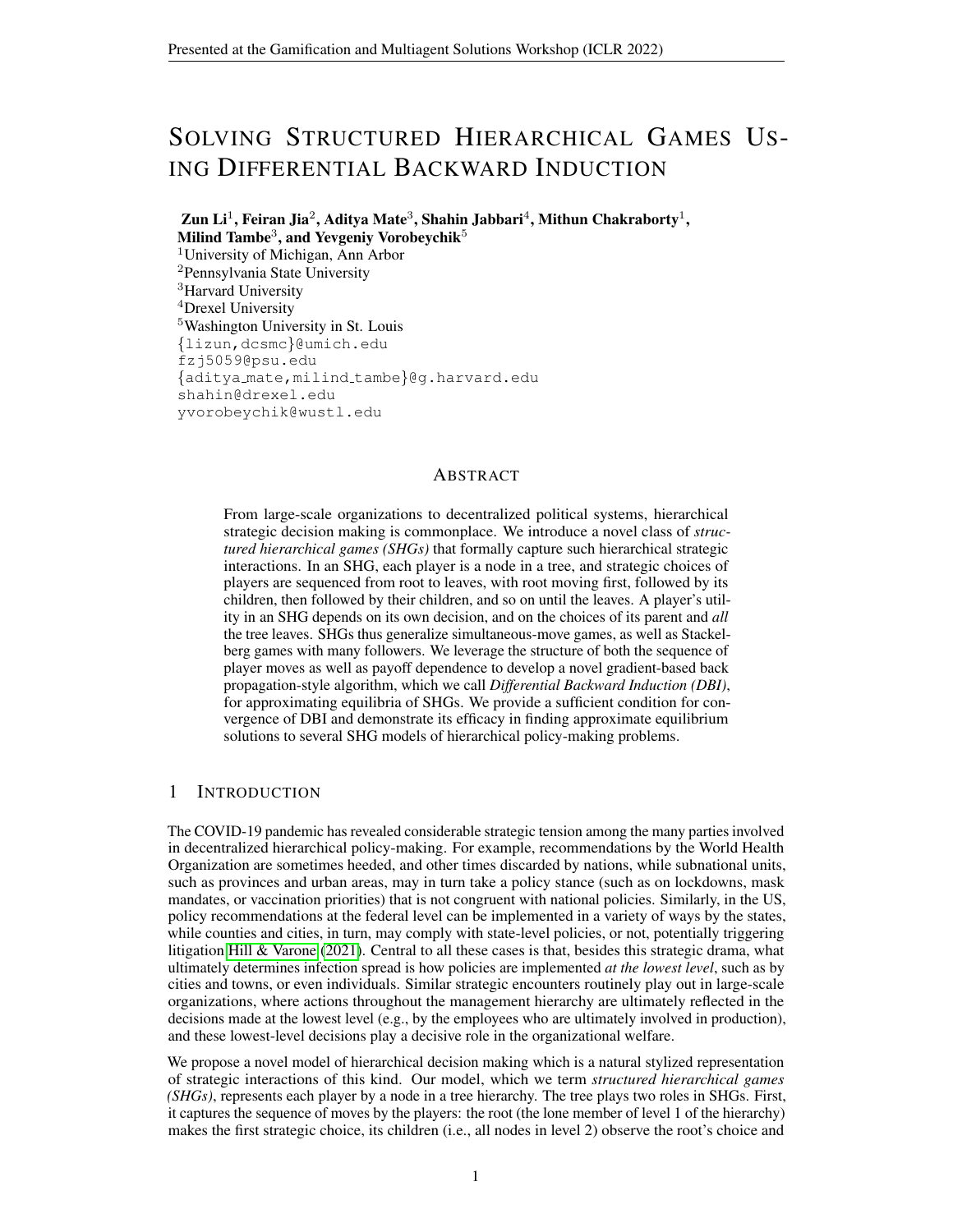follow, their children then follow in turn, and so on, until we reach the leaf node players who move upon observing their predecessors' choices. Second, the tree partially captures strategic dependence: a player's utility depends on its own strategy, that of its parent, and the strategies of *all of the leaf nodes*. The sequence of moves in our model naturally captures the typical sequence of decisions in hierarchical policy-making settings, as well as in large organizations, while the utility structure captures the decisive role of leaf nodes (e.g., individual compliance with vaccination policies), as well as hierarchical dependence (e.g., employee dependence on a manager's approval of their performance, or state dependence on federal funding). Significantly, the *SHG* model generalizes a number of well-established models of strategic encounters, including (a) simultaneous-move games (captured by a 2-level SHG with the root having a single dummy action), (b) Stackelberg (leader-follower) games (a 2-level game with a single leaf node) [Von Stackelberg](#page-10-0) [\(1952\)](#page-10-0); [Fiez et al.](#page-8-0) [\(2020\)](#page-8-0), and (c) single-leader multi-follower Stackelberg games (e.g., a Stackelberg security game with a single defender and many attackers) [Basilico et al.](#page-8-1) [\(2016\)](#page-8-1); [Coniglio et al.](#page-8-2) [\(2020\)](#page-8-2).

Our second contribution is a novel gradient-based algorithm for approximately computing subgameperfect equilibria of *SHGs*. Specifically, we propose *Differential Backward Induction (DBI)*, which is a backpropagation-style gradient ascent algorithm that leverages both the sequential structure of the game, as well as the utility structure of the players. As *DBI* involves simultaneous gradient updates of players in the same level (particularly at the leaves), convergence is not guaranteed in general (as is also the case for best-response dynamics [Fudenberg et al.](#page-9-1) [\(1998\)](#page-9-1)). Viewing *DBI* as a dynamical system, we provide a sufficient condition for its convergence to a stable point. Our results also imply that in the special case of two-player zero-sum Stackelberg games, *DBI* converges to a local Stackelberg equilibrium [Fiez et al.](#page-8-0) [\(2020\)](#page-8-0); [Wang et al.](#page-10-1) [\(2020\)](#page-10-1).

Finally, we demonstrate the efficacy of DBI in finding approximate equilibrium solutions to several classes of SHGs. First, we use DBI to solve a recently proposed game-theoretic model of 3-level hierarchical epidemic policy making. Second, we apply DBI to solve a hierarchical variant of a public goods game, which naturally captures the decentralization of decision making in public good investment decisions, such as investments in sustainable energy. Third, we evaluate DBI in the context of a hierarchical security investment game, where hierarchical decentralization (e.g., involving federal government, industry sectors, and particular organizations) can also play a crucial role. In all of these, we show that DBI significantly outperforms the state of the art approaches that can be applied to solve games with hierarchical structure.

Related Work SHGs generalize both simultaneous-move games and Stackelberg games with multiple followers [\(Leyffer & Munson, 2005;](#page-9-2) [Basilico et al., 2016\)](#page-8-1). They are also related to *graphical games* [Kearns et al.](#page-9-3) [\(2001\)](#page-9-3) in capturing utility dependence structure, although SHGs also capture sequential structure of decisions. Several prior approaches use gradient-based methods for solving games with particular structure. A prominent example is generative adversarial networks (GANs), though these are zero-sum games [\(Goodfellow et al., 2014;](#page-9-4) [Jin et al., 2020;](#page-9-5) [Nagarajan & Kolter, 2017;](#page-9-6) [Daskalakis & Panageas, 2018;](#page-8-3) [Mertikopoulos & Zhou, 2019;](#page-9-7) [Mescheder et al., 2017\)](#page-9-8). Ideas from learning GANs have been adopted in gradient-based approaches to solve multi-player general-sum games [\(Mazumdar et al., 2020;](#page-9-9) [Balduzzi et al., 2018;](#page-8-4) [Chasnov et al., 2020;](#page-8-5) [Ibrahim et al., 2020;](#page-9-10) [Letcher, 2021;](#page-9-11) [Lin et al., 2020;](#page-9-12) [Mertikopoulos & Zhou, 2019\)](#page-9-7). However, all of these approaches assume a simultaneous-move game. A closely-related thread to our work considers gradient-based methods for bi-level optimization (Li & Başar, 1987; [Shaban et al., 2019\)](#page-10-2). Several related efforts consider gradient-based learning in Stackelberg games, and also use the implicit function theorem to derive gradient updates [\(Amin et al., 2016;](#page-8-6) [Fiez et al., 2020;](#page-8-0) [Nguyen et al., 2020;](#page-9-14) [Wang et al.,](#page-10-1) [2020;](#page-10-1) [2021\)](#page-10-3). We significantly generalize these ideas by considering an arbitrary hierarchical game structure.

[Jia et al.](#page-9-15) [\(2021\)](#page-9-15) recently considered a stylized 3-level SHG for pandemic policy making, and proposed several non-gradient-based algorithms for this problem. We compare with their approach in Section [4.](#page-5-0)

# <span id="page-1-0"></span>2 STRUCTURED HIERARCHICAL GAMES

Notation We use bold lower-case letters to denote vectors. Let  $f$  be a function of the form  $f(\mathbf{x}, \mathbf{y}) : \mathbb{R}^d \times \mathbb{R}^{d'} \to \mathbb{R}^{d''}$ . We use  $\nabla_{\mathbf{x}} f$  to denote the partial derivative of f with respect to x. When there is functional dependency between x and y, we use  $D_x f$  to denote the total derivative of  $f(x, y(x))$  with respect to x. We use  $\nabla_{x,y}^2 f$  and  $\nabla_{x,y}^2 f$  to denote the second-order partial derivatives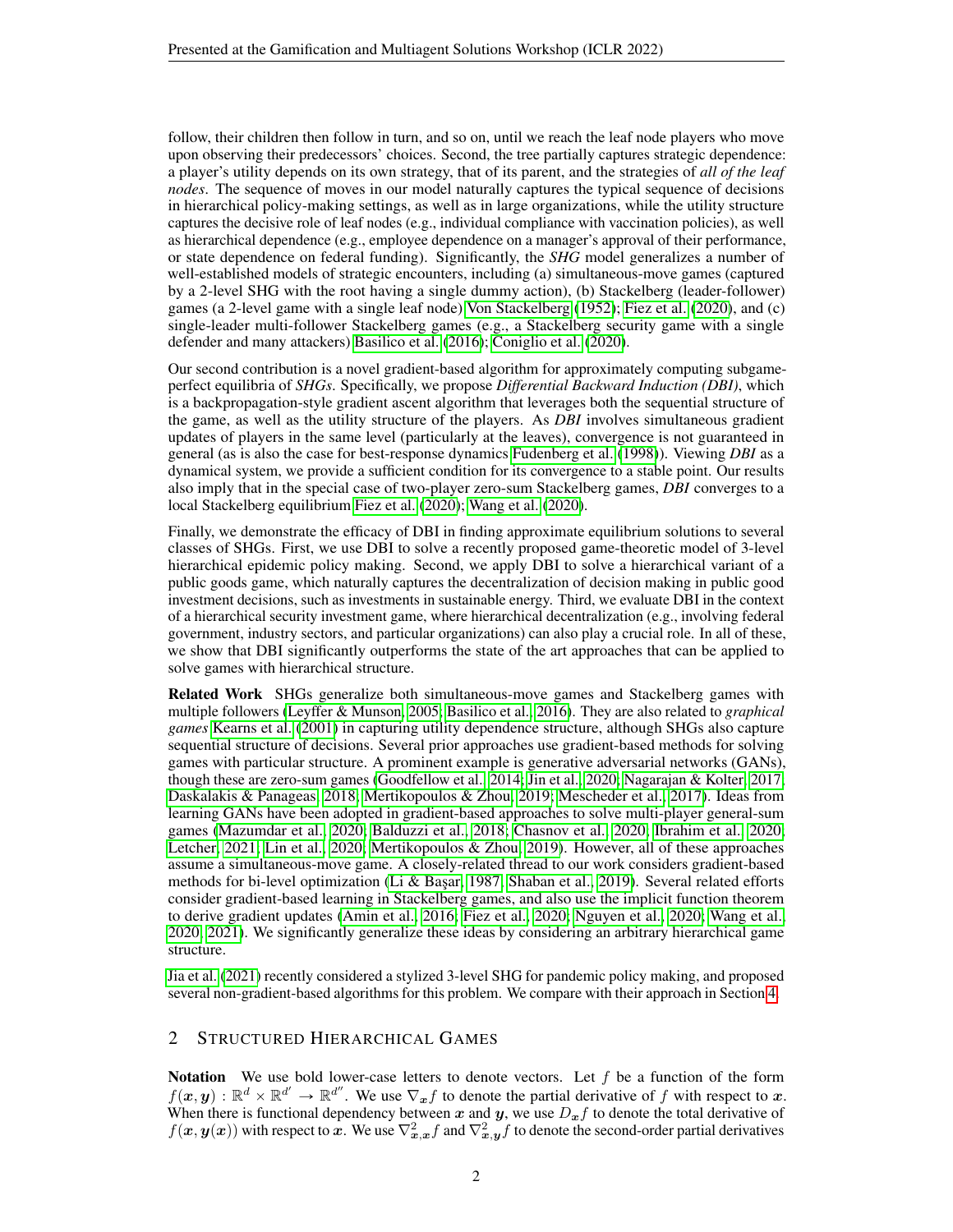and  $D^2_{x,x} f$  to denote the second-order total derivative of f. For a mapping  $f : \mathbb{R}^d \to \mathbb{R}^d$ , we use  $f^t(\boldsymbol{x})$  to denote t iterative applications of f on  $\boldsymbol{x}$ . For mappings  $f_1 : \mathbb{R}^d \to \mathbb{R}^d$  and  $f_2 : \mathbb{R}^d \to \mathbb{R}^d$ , we define  $(f_1 \circ f_2)(x) \triangleq f_1(f_2(x))$  and  $(f_1 + f_2)(x) \triangleq f_1(x) + f_2(x)$ . Moreover, for a given  $\epsilon \in \mathbb{R}^{\geq 0}$  and  $\mathbf{x} \in \mathbb{R}^d$ , we define the  $\epsilon$ -ball around  $\mathbf{x}$  as  $\mathbb{B}_{\epsilon}(\mathbf{x}) = {\mathbf{x}' \in \mathbb{R}^d \mid \|\mathbf{x} - \mathbf{x}'\|_2 < \epsilon}$ . Finally, I denotes an identity matrix.

**Formal Model** A structured hierarchical game (SHG) G consists of the set N of n players. Each player *i* is associated with a set of actions  $X_i \subseteq \mathbb{R}^{d_i}$ . The players are partitioned across L levels, where  $\mathcal{M}_i$  is the set of  $n_l$  players occupying level l. Let  $l_i$  denote the level occupied by player i. This *hierarchical* structure of the game is illustrated in Figure [1](#page-4-0) where players correspond to nodes and levels are marked by dashed boundaries. The hierarchy plays two crucial roles: 1) it determines the order of moves, and 2) it partly determines utility dependence among players. Specifically, the temporal pattern of actions is as follows: level 1 has a single player, the *root*, who chooses an action first, followed by all players in level 2 making simultaneous choices, followed in turn by players in level 3, and so on until the *leaves* in the final level  $L$ . Players of level  $l$  only observe the actions chosen by all players of levels  $1, 2, ..., l - 1$ , but not their peers in the same level.

So, for example, pandemic social distancing and vaccination policies in the US are initiated by the federal government (including the Centers for Disease Control and Prevention), with states subsequently instituting their own policies, counties reacting to these by determining their own, and behavior of people ultimately influenced, but not determined, by the guidelines and enforcement policies by the local county/city.

Next, we describe the utility structure of the game as entailed by the SHG hierarchy. Each player  $i$  in level  $l_i > 1$  (i.e., any node other than the root) has a *unique parent* in level  $l_i - 1$ ; we denote the parent of node i by PA(i). A player's utility function is determined by 1) its own action, 2) the action of its parent, and 3) the actions of *all* players in level L (i.e., all *leaf* players). To formalize, let  $x_l$  denote the joint action profile of all players in level l. Player i's utility function then has the form  $u_i(x_i, x_L)$ if  $l_i = 1, u_i(x_i, x_{PA(i)}, x_L)$  if  $1 < l_i < L$ , and  $u_i(x_i, x_{PA(i)}, x_{L,-i})$  if  $l_i = L$ , where  $x_{L,-i}$  is the action profile of all players in level  $L$  other than  $i$ . For example, in our running pandemic policy example, the utility of a county depends on both the policy and enforcement strategy of its state (its *parent*) and on the ultimate pandemic spread and economic impact within it, both determined largely by the behavior of the county residents (*leaf nodes*). Note the considerable generality of the SHG model. For example, an arbitrary simultaneous-move game is a SHG with 2 levels and a "dummy" root node (utilities of all leaves depend on one another's actions), and an arbitrary Stackelberg game (e.g., Stackelberg security game), even with many followers, can be modeled as a 2-level SHG with the leader as root and followers as leaves. Furthermore, while we have defined SHGs with respect to real-vector player action sets, it is straightforward to represent mixed strategies of finite-action games in this way by simply using a softmax function to map an arbitrary real vector into a valid mixed strategy.

Solution Concept Since an SHG has important sequential structure, it is natural to consider the *subgame perfect equilibrium (SPE)* as the solution concept [\(Osborne & Rubinstein, 2004\)](#page-9-16). Here, we focus on pure-strategy equilibria. To begin, we note that in SHGs, the strategies of players in any level  $l > 1$  are, in general, functions of the complete history of play in levels  $1, \ldots, l - 1$ , which we denote by  $h_{\leq l} = (\mathbf{x}_1, \mathbf{x}_2, \dots, \mathbf{x}_{l-1})$ . Formally, a (pure) strategy of a player i is denoted by  $s_i(h_{\leq l})$ , which deterministically maps an arbitrary history  $h_{< l}$  into an action  $x_i \in \mathcal{X}_i$ . A *Nash equilibrium* of an SHG is then a strategy profile  $s = (s_1, \ldots, s_i, \ldots, s_n)$  such that for all  $i \in \mathcal{N}$ ,  $u_i(s_i, s_{-i}) \geq u_i(s'_i, s_{-i})$ for all possible alternative strategies for  $i$ ,  $s'_{i}$ . Here, we denote the realized payoff of  $i$  from profile  $s$ by  $u_i(s_i, s_{-i})$ . Next, we define a *level-l-subgame* given  $h_{\le l}$  as an SHG that includes only players at levels  $\geq l$ , with actions chosen in levels  $\lt l$  fixed to  $h_{\lt l}$ . A strategy profile s is a *subgame perfect equilibrium* of SHG if it is a Nash equilibrium of every level-l-subgame of SHG for every l and history  $h_{\leq l}$ . We prove in appendix [A](#page-11-0) that our definition of SPE is equivalent to the standard SPE in an extensive-form representation of SHG.

While in principle we can compute an SPE of an SHG using backward induction, this cannot be done directly (i.e., by complete enumeration of actions of all players) as actions are real vectors. Moreover, even discretizing actions is of little help, as the hierarchical nature of the game leads to exponential explosion of the search space. We now present a gradient-based approach for approximating SPE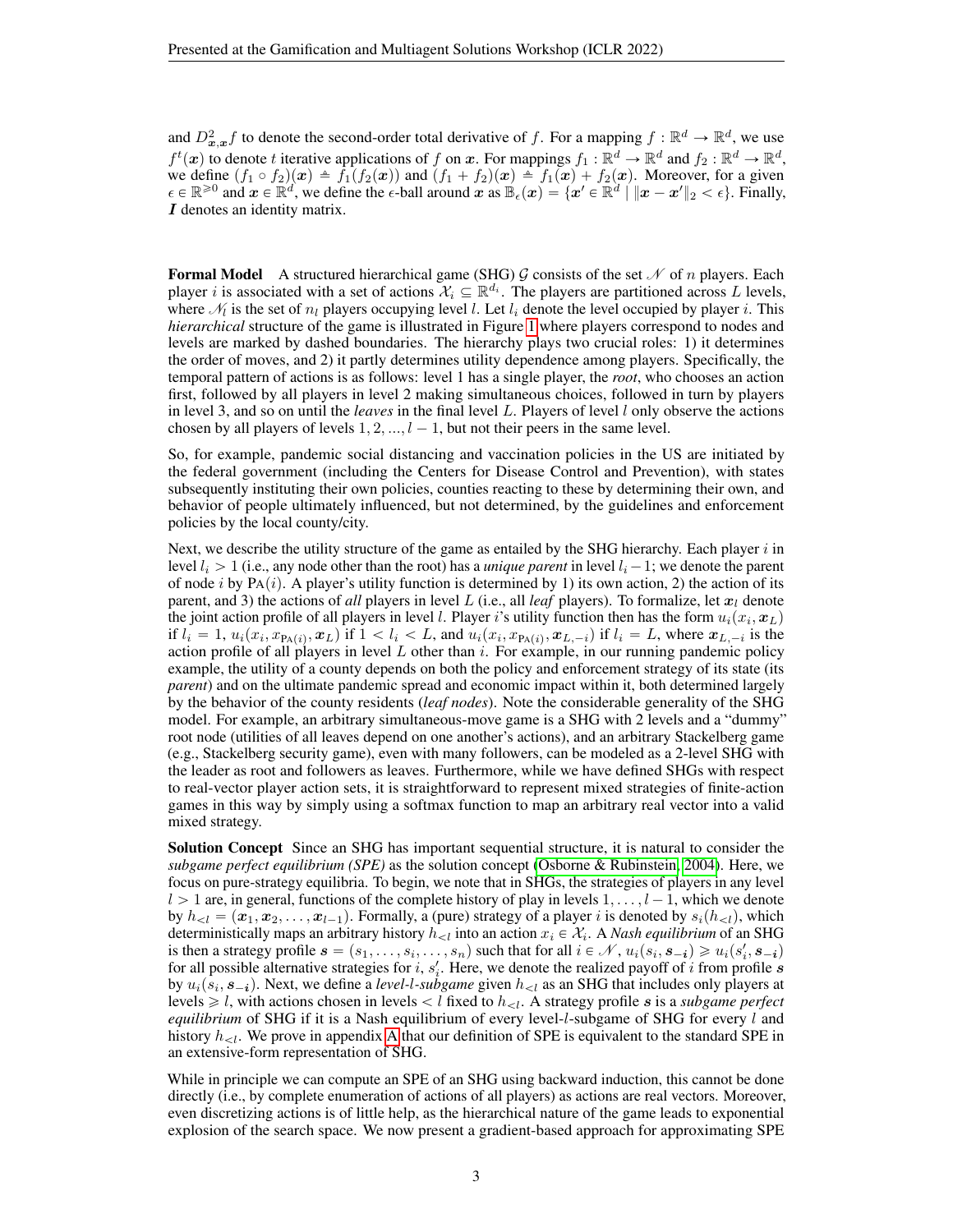along the equilibrium path in an SHG that leverages the game structure to derive backpropagationstyle gradient updates.

# 3 DIFFERENTIAL BACKWARD INDUCTION

In this section, we describe our gradient-based algorithm, Differential Backward Induction (DBI), for approximating an SPE, and then analyze its convergence. Just as gradient ascent does not, in general, identify a globally optimal solution to a non-convex optimization problem, DBI in general yields a solution which only satisfies first-order conditions (see Section [B.1](#page-11-1) for further details). Moreover, we leverage the structure of the utility functions to focus computation on an SPE in which strategies of players are only a function of their immediate parents.<sup>[1](#page-3-0)</sup> In this spirit, we define *local* best response functions  $\phi_i : \mathbb{R}^{d_{\text{PA}(i)}} \to \mathbb{R}^{d_i}$  mapping a player i's parent's action  $x_{\text{PA}(i)}$  to i's action  $x_i$ ; note that the notation  $\phi_i$  is distinct from  $s_i$  above for i's strategy to emphasize the fact that  $\phi_i$  is only locally optimal. Now, suppose that a player i is in the last level L. Local optimality of  $\phi_i$  implies that if  $x_i = \phi_i(x_{\text{PA}(i)}),$  then  $\nabla_{x_i}u_i$ a  $\boldsymbol{x}_i, \boldsymbol{x}_{\text{PA}(i)}, \boldsymbol{x}_{L,-i}$ e  $= 0$  and  $\nabla^2_{x_i, x_i} u_i$  $\mathbf{l}$  $\boldsymbol{x}_i, \boldsymbol{x}_{\text{PA}(i)}, \boldsymbol{x}_{L,-i}$  $\mathbf{i}$  $\leq 0.2$  $\leq 0.2$ 

Let  $\phi_l$  denote the local best response for all the players in level l given the actions of all players in level  $l-1$ . We can compose these local best response functions to define the function  $\Phi_l := \phi_L \circ \phi_{L-1} \circ \ldots \circ$  $\phi_{l+1} : \mathbb{R}^{d_{n_l}} \to \mathbb{R}^{d_{n_L}}$  i.e., the local best response of players in the last level L given the actions of the  $\phi_{l+1} : \mathbb{R}^{d_{n_l}} \to \mathbb{R}^{d_{n_L}}$  i.e., the local best response of players in the last level L given the actions of the players in level  $l$ .<sup>[3](#page-3-2)</sup> Then for any player (*i*) in level  $l_i < L$ ,  $D_{x_i} u_i (x_i, x_{P_A(i)}, \Phi_l(\langle x_i, x_{l,$ players in level *t*.<sup>3</sup> Then for any player (*t*) in level  $t_i < L$ ,  $D_{x_i}u_i(x_i, x_{P_A(i)}, \Phi_l(\langle x_i, x_{l,-i} \rangle)) = 0$  and  $D_{x_i,x_i}^2u_i(x_i, x_{P_A(i)}, \Phi_l(\langle x_i, x_{l,-i} \rangle)) < 0$ , where  $D_{x_i}$  is the total derivative with respect to  $x_i$ (as  $\Phi_l(\langle x_i, x_{l,-i} \rangle)$  is also a function of  $x_i$ ). Note that the functions  $\phi$  and  $\Phi$  are *implicit*, capturing the functional dependencies between actions of players in different levels at the local equilibrium.

Throughout, we make the following standard assumption on the utility functions (Dontchev  $\&$ [Rockafellar, 2009;](#page-8-7) [Wang et al., 2020\)](#page-10-1).

<span id="page-3-3"></span>**Assumption 1.** For any  $x_i \in \mathcal{X}_i$ , the second-order partial derivatives of the form  $\nabla^2_{x_i,x_i} u_i$  are *non-singular.*

#### 3.1 ALGORITHM

The DBI algorithm works in a bottom-up manner, akin to back-propagation: for each level l, we compute the total derivatives (gradients) of the utility functions and local best response maps ( $\phi$ ,  $\Phi$ ) based on analytical expressions that we derive below. We then propagate this information up to level  $l - 1$  $l - 1$ , as it is used to compute gradients for that level, and so on until level 1. Algorithm 1 gives the full DBI algorithm. In this algorithm,  $CHD(i)$  denotes the set of children of player i (i.e., nodes in level  $l_i + 1$  for whom i is the parent).

<span id="page-3-0"></span><sup>&</sup>lt;sup>1</sup>Note that while we cannot guarantee that an SPE exists in SHGs in general, let alone those possessing the assumed structure, we find experimentally that our approach often yields good SPE approximations.

<span id="page-3-2"></span><span id="page-3-1"></span><sup>&</sup>lt;sup>2</sup> For simplicity, we omit degenerate cases where  $\nabla^2_{x_i,x_i} u_i = 0$  and assume all local maxima are strict. <sup>3</sup>Note that in particular  $\Phi_L = \phi_L$ .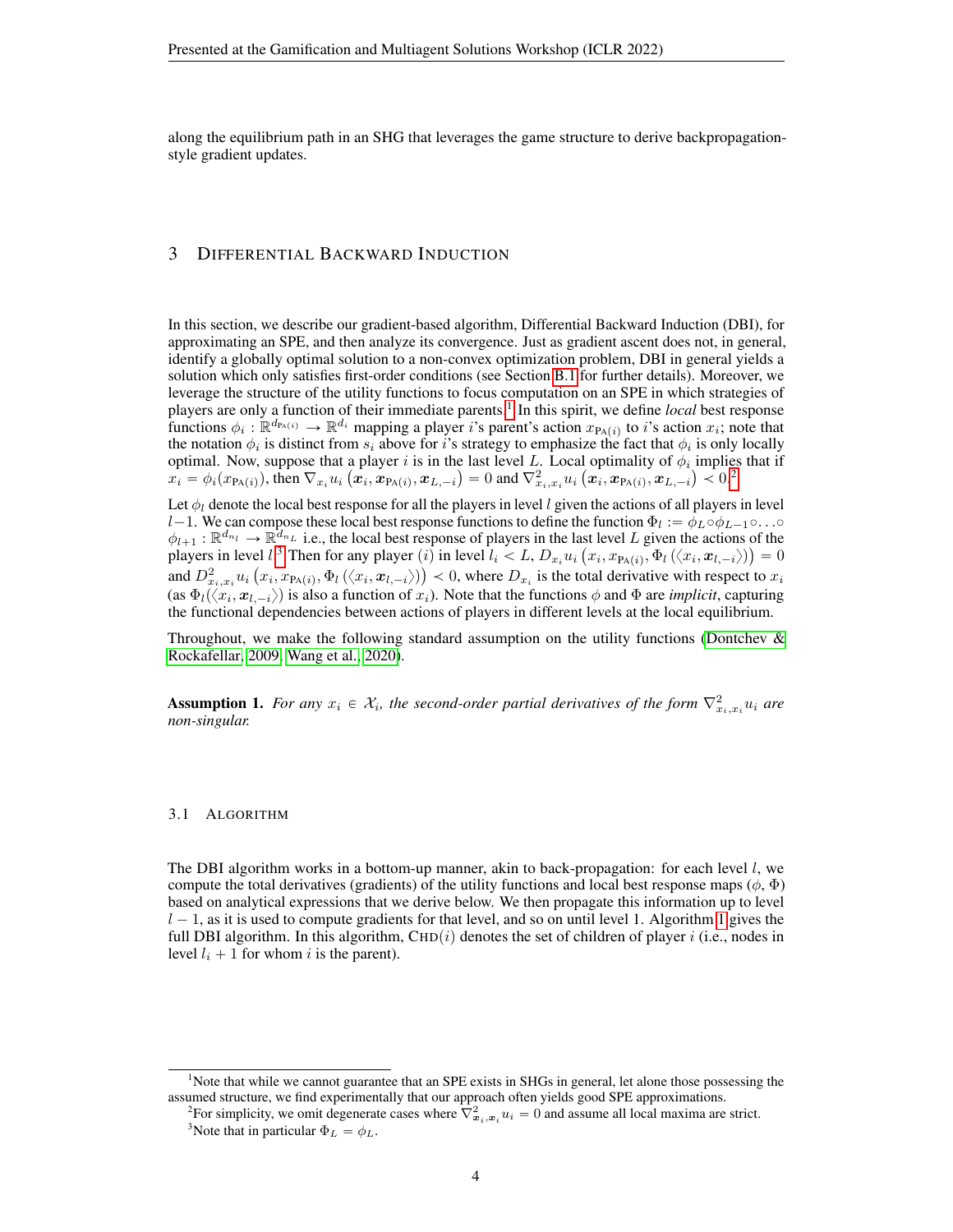<span id="page-4-0"></span>

Figure 1: Schematic representation of an SHG. The utility of player  $i$  can have direct functional dependence *only* on the joint action of *all* shaded players.

<span id="page-4-1"></span>Algorithm 1 Differential Backward Induction (DBI)

```
Input: An SHG instance \mathcal{G}Parameters: Learning rate \alpha, maximum number of iterations T for gradient update
Output: A strategy profile
   Randomly initialize x^0 = \langle x_1^0, \ldots, x_L^0 \ranglefor t = 1, 2, \ldots, T do
       for l = L, L - 1, ..., 1 do
            for i = 1, 2, ..., n_l do
                 if l = L then
                      Back-propagate D_{x_i}\Phi_i = \boldsymbol{I} to PA(i)Set x_i^t \leftarrow x_i^{t-1} + \alpha \nabla_{x_i} u_ielse
                      Compute \nabla_{x_i} u_i, \nabla_{x_L} u_i at x^{t-1}Compute D_{x_i}\phi_j, \forall j \in \text{CHD}(i) 5)
                      Compute D_{x_i} \Phi_l 4)
                      Back-propagate D_{x_i} \Phi_l to PA(i)Compute D_{x_i}u_i = \nabla_{x_i}u_i + \nabla_{x_L}u_iD_{x_i}\Phi_lSet x_i^t \leftarrow x_i^{t-1} + \alpha D_{x_i} u_iReturn x^T
```
DBI works in a backward message-passing manner, comparable to back-propagation: after each player has computed its total derivative, it passes (back-propagates)  $D_{x_i}\Phi_l$  to its direct parent; this information is, in turn, used by the parent to compute its own total derivative, which is passed to its own parent, and so on.

Algorithm [1](#page-4-1) takes the total derivates as given. We now derive closed-form expressions for these. We start from the last level L. Given the actions of players in level  $L - 1$ , the total derivative of a player  $i \in \mathcal{N}_L$  with respect to  $x_i$  is

<span id="page-4-2"></span>
$$
D_{x_i} u_i \left( x_i, x_{\text{PA}(i)}, \boldsymbol{x}_{L, -i} \right) = \nabla_{x_i} u_i. \tag{1}
$$

For a player i in level  $L - 1$ , the total derivative (at a local best response) is

$$
D_{x_i} u_i(x_i, x_{\text{PA}(i)}, \phi_L(\langle x_i, \boldsymbol{x}_{L-1,-i} \rangle))
$$
  
=  $\nabla_{x_i} u_i + (\nabla_{\boldsymbol{x}_L} u_i) (D_{x_i} \phi_L),$  (2)

where  $\nabla_{x_L} u_i$  is a  $1 \times d_{n_L}$  vector and  $D_{x_i} \phi_L$  is a  $d_{n_L} \times d$  matrix. The technical challenge here is to derive the term  $D_{x_i}\phi_L$  for  $i \in \mathcal{N}_{L-1}$ . Recall that  $\phi_L$  is the vectorized concatenation of the  $\phi_j$ functions for  $j \in \mathcal{N}_L$ . Since the local best response strategy of a player in level L only depends on its parent in level  $L - 1$ , the only terms in  $\phi_L$  that depend on  $x_i$  are the actions of CHD(i) in level L.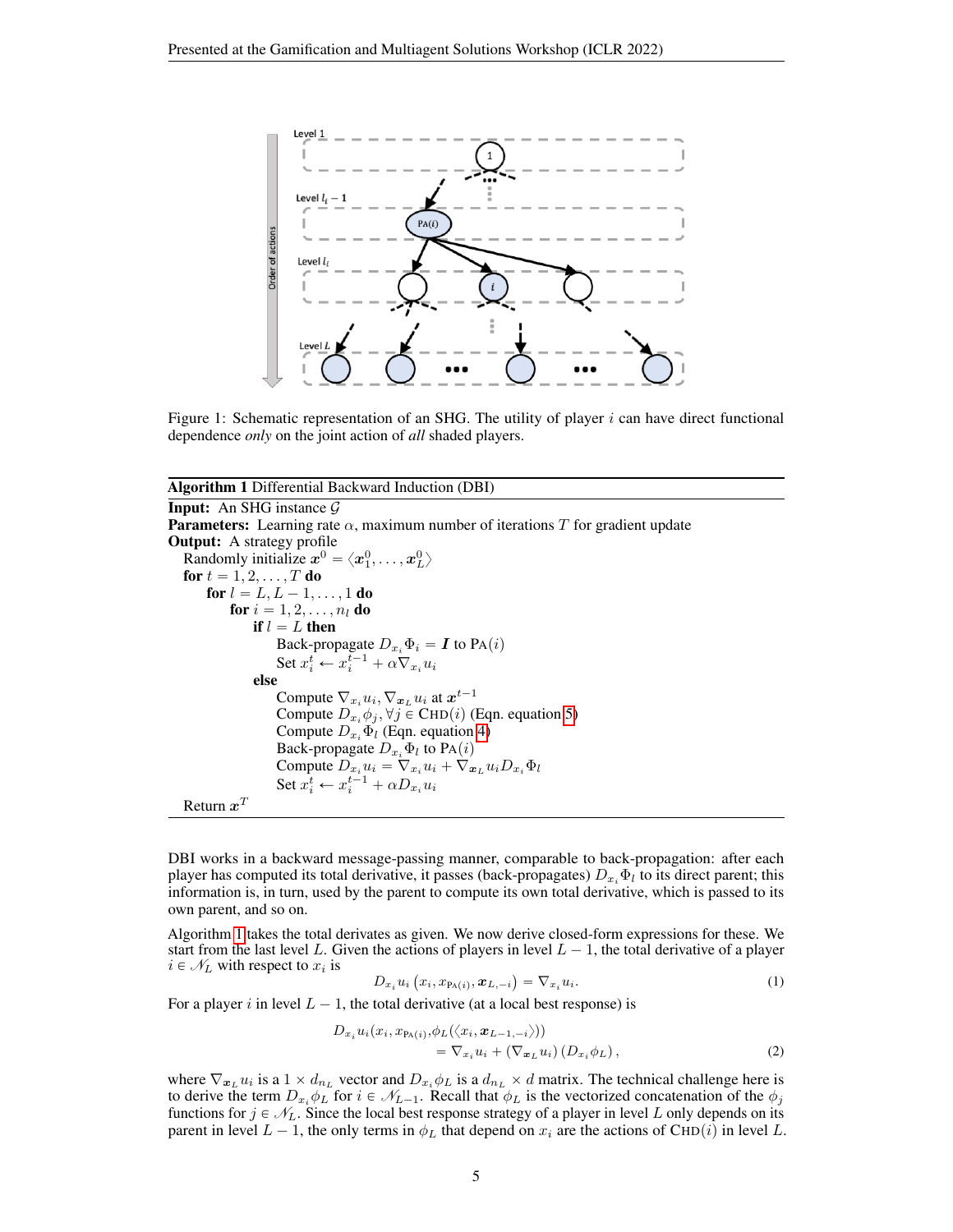Consequently, it suffices to derive  $D_{x_i}\phi_j$  for  $j \in \text{CHD}(i)$ . Note that for these players  $j, \nabla_{x_i} u_j = 0$ (by local optimality of  $\phi_L$ ). We will use this first-order condition to derive the expression for the total derivative using the *implicit function theorem*.

<span id="page-5-3"></span>Theorem 1 (Implicit Function Theorem (IFT) [\(Dontchev & Rockafellar, 2009,](#page-8-7) Theorem 1B.1)). *. Let*  $f(x_1, x_2)$  :  $\mathbb{R}^d \times \mathbb{R}^d \to \mathbb{R}^d$  be a continuously differentiable function in a neighborhood of  $(x_1^*, x_2^*)$  such that  $f(x_1^*, x_2^*) = 0$ . Also suppose  $\nabla_{x_2} f$ , the Jacobian of f with respect to  $x_2$ , is non-singular at  $(x_1^*, x_2^*)$ . Then around a neighborhood of  $x_1^*$ , we have a local diffeomorphism  $\mathbf{x}_2^*(\mathbf{x}_1): \mathbb{R}^d \to \mathbb{R}^d$  such that  $D_{\mathbf{x}_1} \mathbf{x}_2 = -(\nabla_{\mathbf{x}_2} f)^{-1} \nabla_{\mathbf{x}_1} f$ .

To use Theorem [1,](#page-5-3) we set  $f = \nabla_{x_j} u_j$  (which satisfies the conditions of Theorem [1](#page-5-3) by Assumption [1\)](#page-3-3),  $x_1 = x_i$  and  $x_2 = x_j$  (recall that  $j \in \text{CHD}(i)$ ). By IFT, there exists  $\phi_j(x_i)$  such that  $D_{x_i}\phi_j =$  $-(\nabla^2_{x_j,x_j}u_j)^{-1}\nabla^2_{x_j,x_i}u_j$ . Define  $\nabla^2_j := \nabla^2_{x_j,x_i}u_j$ . Then

$$
(\nabla_{\boldsymbol{x}_L} u_i) (D_{x_i} \phi_L) = - \sum_{j \in \text{CHD}(i)} (\nabla_{x_j} u_i) D_{x_i} \phi_j
$$
  
= 
$$
- \sum_{j \in \text{CHD}(i)} (\nabla_{x_j} u_i) (\nabla_{x_j, x_j}^2 u_j)^{-1} \nabla_j^2
$$

Plugging this into Equation equation [2,](#page-4-2) we obtain `

$$
D_{x_i} u_i \left( x_i, x_{\text{PA}(i)}, \phi_L \left( \boldsymbol{x}_{L-1} \right) \right) = \nabla_{x_i} u_i - \sum_{j \in \text{CHD}(i)} \left( \nabla_{x_j} u_i \right) \left( \nabla_{x_j, x_j}^2 u_j \right)^{-1} \nabla_j^2.
$$
 (3)

<span id="page-5-5"></span><span id="page-5-4"></span><span id="page-5-2"></span>.

For a level  $l < L - 1$ , the total derivative of player  $i \in \mathcal{N}_l$  in a local best response is  $D_{x_i}u_i =$  $\nabla_{x_i} u_i + (\nabla_{x_L} u_i) (D_{x_i} \Phi_l)$ , where

$$
D_{x_i} \Phi_l = \left(D_{\boldsymbol{x}_{l+1}} \Phi_{l+1}\right) \left(D_{x_i} \boldsymbol{x}_{l+1}\right)
$$
  
= 
$$
\sum_{j \in \text{CHD}(i)} \left(D_{x_j} \Phi_{l+1}\right) \left(D_{x_i} \phi_j\right).
$$
 (4)

Applying IFT, we get

<span id="page-5-1"></span>
$$
D_{x_i} \phi_j = -(\nabla_{x_j, x_j}^2 u_j)^{-1} \nabla_{x_j, x_i}^2 u_j,
$$
\n(5)

for  $j \in \text{CHD}(i)$ . We can apply the above procedure recursively for  $D_{x_{1+1}}\Phi_{l+1}$  to derive the total derivative for players  $i \in \mathcal{N}_l$  for  $l < L - 1$ :

$$
D_{x_i} u_i = \nabla_{x_i} u_i + \left( \sum_{j \in \text{LEAF}(i)} (-1)^{L-l} \nabla_{x_j} u_i \right)
$$

$$
\prod_{\eta \in \text{PATH}(j \to i)} \left( \nabla_{x_\eta, x_\eta}^2 u_\eta \right)^{-1} \nabla_{x_\eta, \mathbf{x}_{\text{PA}}(\eta)}^2 u_\eta \right), \tag{6}
$$

where PATH $(j \rightarrow i)$  is an ordered list of nodes (players) lying on the unique path from j to i, excluding i. Note that Equation equation [6](#page-5-4) is a generalization of Equation equation [3](#page-5-5) where the PATH only consists of the leaf player.

While the above derivation assumes the  $\phi$  and  $\Phi$  functions are local best responses, in our algorithm in each iteration we evaluate these functional expressions for the total derivatives *at the current joint action profile*. This significantly reduces computational complexity and ensures that Algorithm [1](#page-4-1) satisfies the first-order conditions upon convergence.

#### 3.2 CONVERGENCE ANALYSIS

We analyze the convergence properties of our algorithm in appendix [B](#page-11-2)

#### <span id="page-5-0"></span>4 EXPERIMENTS

In this section, we empirically investigate the behavior of DBI in games where we can verify global stability. All our code is written in python. We ran our experiments on an Intel(R) Core(TM) i9-9820X CPU @ 3.30GHz.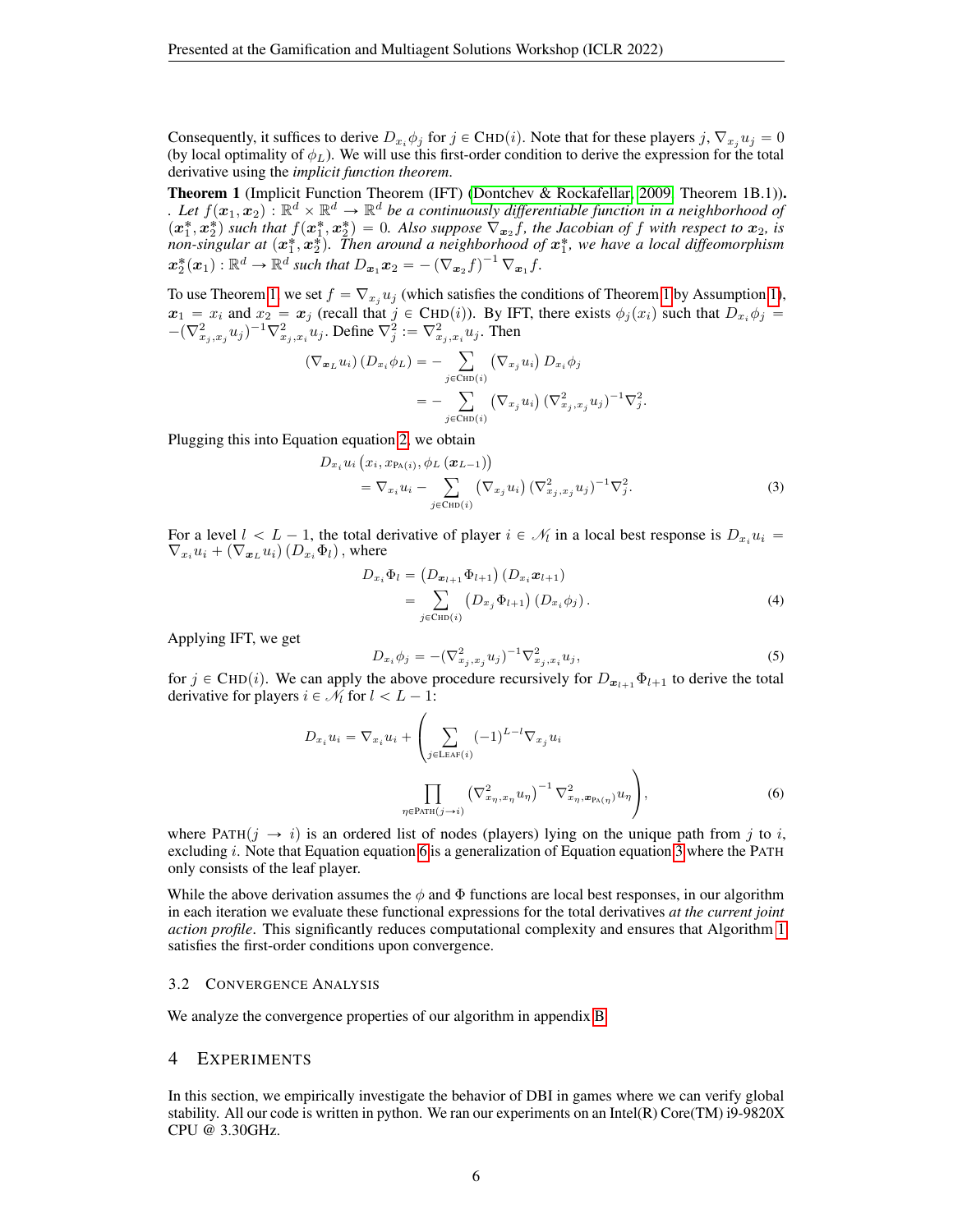We evaluate the performance in terms of quality of equilibrium approximation as a function of the number of iterations of a given algorithm, or its running time. Ideally, given a collection of actions  $x$ played by players along the (approximate) equilibrium path computed, we wish to find the largest utility gain any player can have by deviating from this path, which we denote by  $\epsilon(x)$ . However, this computation is impossible in our setting, as it would need to consider all possible histories as well, whereas our approach and alternatives only return  $x$  along the path of play (moreover, considering all possible histories is itself intractable).

We use the *global SPE regret* to evaluate our methods. It considers for each player i in level l a discrete grid of alternative actions, and uses best response dynamics to compute an approximate SPE of the level- $(l + 1)$  subgame to evaluate player i's utility for each such deviation. This approach then returns the highest regret among all players computed in this way.

#### <span id="page-6-1"></span>4.1 DECENTRALIZED EPIDEMIC POLICY GAME

First, we consider DBI for solving a class of games inspired by hierarchical decentralized policymaking in the context of epidemics such as COVID-19 [\(Jia et al., 2021\)](#page-9-15). The hierarchy has levels corresponding to the (single) federal government, multiple states, and county administrations under each state. Each player's action (policy) is a scalar in  $[0, 1]$  that represents, for example, the extent of social distancing recommended or mandated by a player (e.g., a state) for its administrative subordinates (e.g., counties). Crucially, these subordinates have considerable autonomy about setting their own policies, but incur a non-compliance cost for significantly deviating from recommendations made by the level immediately above (of course, non-compliance costs are not relevant for the root player). The full cost function of each player additionally includes infection prevalence within the geographic territory of interest to the associated entity (e.g., within the state), as well as the socio-economic cost of the policy itself (complete details are provided in Appendix [C\)](#page-14-0).

Since the actions are in a one-dimensional compact space and the depth of the hierarchy is at most 3, our baseline is the best response dynamics (BRD) algorithm proposed by [Jia et al.](#page-9-15) [\(2021\)](#page-9-15) (detailed in Appendix [C\)](#page-14-0), and we use *global regret* as a measure of efficacy in comparing the proposed DBI algorithm with BRD. The results of this comparison are shown in Figure [2](#page-6-0) for two-level (government and states) and three-level (government, states, counties) variants of this game. We consider two-level games with 20 and 50 leaves (states), and three-level games with 2 players in level 2 (states) and 4 and 10 leaves (counties).

<span id="page-6-0"></span>

Figure 2: Global regret (top) and running time (bottom) for the decentralized epidemic policy game. Left (resp., right) column corresponds to result for games with 2(resp., 3) levels.

As we can see from the top plots in Figure [2,](#page-6-0) BRD can have poor convergence behavior in terms of global regret, whereas DBI appears to converge quite reliably to a path of play with a considerably lower global regret. Notably, the improvement in solution quality becomes more substantial as we increase the game complexity either in terms of scale (number of leaves) or in terms of the level of hierarchy (moving from 2- to 3-level games).

Running time (in seconds) demonstrates the relative efficacy of DBI even further (bottom plots in Figure [2\)](#page-6-0). In particular, observe the significant increase in the running time of BRD as we increase the number of leaves. In contrast, DBI is far more scalable: indeed, even more than doubling the number of players appears to have little impact on its running time. Moreover, BRD is several orders of magnitude slower than DBI for the more complex games.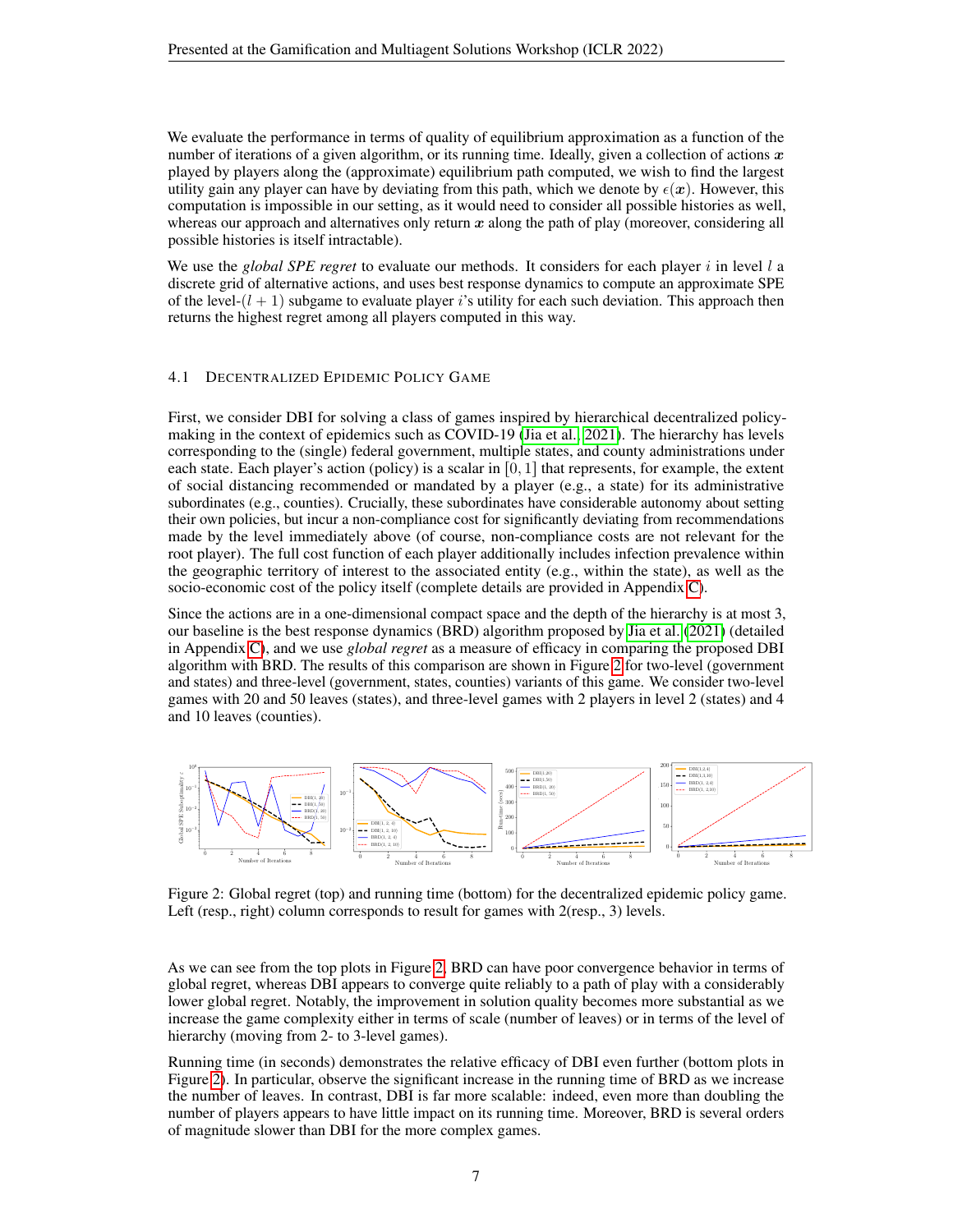#### <span id="page-7-0"></span>4.2 HIERARCHICAL PUBLIC GOODS GAMES

Next, we consider *hierarchical public goods games*. A conventional networked public goods game ř endows each player  $i$  with a utility function  $u_i(x_i, x_{-i}) = a_i + b_i x_i + \sum_j g_{ji} x_i x_j - c_i(x_i)$ , where  $g_{ji}$  is the impact of player j on player i (often represented as a weighted edge on a network), and  $x_i \in [0, 1]$ the level of investment in the public good by player i (Bramoullé & Kranton, 2007). We construct a 3-level hierarchical variant of such games by starting with the karate club network [\(Zachary, 1977\)](#page-10-4) which represents friendships among 34 individuals. Level-2 nodes are obtained by partitioning the network into two (sub)clubs, with leaves (level-3 nodes) representing all the individuals. The utility of level-2 nodes is the sum of utilities of individual members of associated clubs, with the utility of the root being the sum of the utilities of all individuals. Furthermore, we introduce non-compliance costs with investment policies in the level immediately above, as we did in the decentralized epidemic policy game (Section [4.1\)](#page-6-1). Further details are provided in Appendix [C.2.](#page-17-0)

<span id="page-7-4"></span><span id="page-7-3"></span><span id="page-7-2"></span>

Figure 3: (a) Performance ( $\epsilon$ ) in the Public Goods Game (Section [4.2\)](#page-7-0); the scatter points show the results of BRD with discretized factors  $0.5, 0.2, 0.1, 0.05$ , and best response rounds  $2, 3$ . (b), (c) Results on  $(1, 3, 6)$  hierarchical security games (Section [4.3\)](#page-7-1); legend is shared.

Figure [3\(a\)](#page-7-2) presents the global regret as a function of running time for DBI (black line) and BRD with different levels of discretization (dots). We observe that DBI yields considerably lower regret in these games than BRD even as we discretize the latter finely. Moreover, DBI reaches smaller regret orders of magnitude faster than BRD.

#### <span id="page-7-1"></span>4.3 HIERARCHICAL SECURITY GAMES

In the final set of experiments, we evaluate DBI on a hierarchical extension of *interdependent security games* [\(Bachrach et al., 2013\)](#page-8-9). In these games, *n* defenders can each invest  $x_i \ge 0$  in security. If defender *i* is attacked, the probability that the attack succeeds is  $1/(1 + x_i)$ . Furthermore, defenders are interdependent, so that a successful attack on defender  $i$  cascades to defender  $j$  with probability  $q_{ij}$ . In the variant we adopt, the attacker strategy is a uniform distribution over defenders (e.g., the "attacker" is just nature, with attacks representing stochastic exogenous failures). The utility of the defender is the probability of surviving the attack less the cost of security investment.

We extend this simultaneous-move game to a hierarchical structure consisting of one root player (e.g., government), three level-2 players (e.g., sectors), and six leaf players (e.g., organizations). The policy-makers in the first two levels of the game recommend an investment policy to the level below, and aim to maximize total welfare (sum of utilities) among the leaf players in their subtrees. Just as in both hierarchical epidemic and public goods games, whenever a player in level  $l$  does not act according to the recommendation of their parent in level  $l - 1$ , they incur a non-compliance cost. Complete model details are deferred to Appendix [C.3.](#page-18-0) We conduct experiments with two weights  $\kappa$ that determine the relative importance of non-compliance costs in the decisions of non-root players in the game:  $\kappa \in \{0.1, 0.5\}.$ 

Figures [3\(b\)](#page-7-3) and [3\(c\)](#page-7-4) present the results of comparing DBI with BRD on this class of games, where BRD is again evaluated with different levels of action space discretization (note, moreover, that in this setting discretizing actions is not enough, since these are unbounded, and we also had to impose an upper bound). We can observe that for either value of  $\kappa$ , DBI yields high-quality SPE approximation (in terms of global SPE regret) far more quickly than BRD. In particular, when we use relatively coarse discretization, BRD is approximately an order of magnitude slower, and yields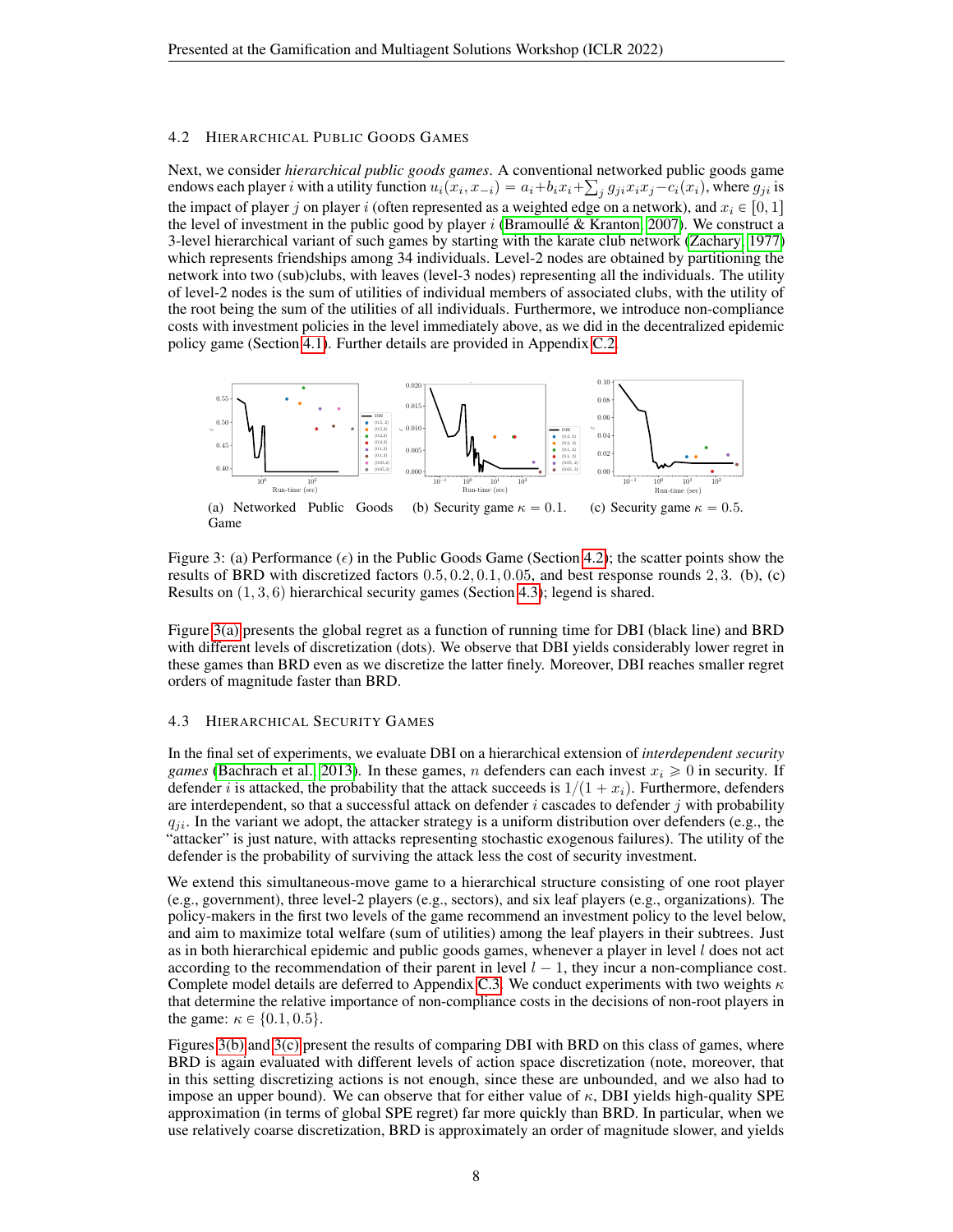significantly higher regret. In contrast, if we use finer discretization for BRD, global regret for BRD and DBI becomes comparable, but now BRD is several orders of magnitude slower. For example, DBI converges within several seconds, whereas if we discretize  $x_i$  into multiples of 0.02, BRD takes nearly 2 hours, while discretization at the level of 0.01 results in BRD taking nearly 7 hours.

## 5 CONCLUSION

We introduced a novel class of hierarchical games, proposed a new game-theoretic solution concept and designed an algorithm to compute it. We assume a specific form of utility dependency between players and our solution concept only guarantees local stability. Improvement on each of these two fronts is an interesting direction for future work.

Given the generality of our framework, our approach can be used for many applications characterized by a hierarchy of strategic agents e.g., pandemic policy making. However, our modeling requires the full knowledge of the true utility functions of all players and our analysis assumes full rationality for all the players. Although the model we have addressed here is already challenging, these assumptions are unlikely to hold in many real-world applications. Therefore, further analysis is necessary to fully gauge the robustness of our approach before deployment.

## ACKNOWLEDGMENTS

This work was supported in part by the US Army Research Office under MURI grant # W911NF-18- 1-0208.

#### **REFERENCES**

- <span id="page-8-6"></span>Kareem Amin, Satinder Singh, and Michael Wellman. Gradient methods for Stackelberg security games. In *Thirty-Second Conference on Uncertainty in Artificial Intelligence*, pp. 2–11, 2016.
- <span id="page-8-9"></span>Yoram Bachrach, Moez Draief, and Sanjeev Goyal. Contagion and observability in security domains. In *2013 51st Annual Allerton Conference on Communication, Control, and Computing (Allerton)*, pp. 1364–1371. IEEE, 2013.
- <span id="page-8-4"></span>David Balduzzi, Sebastien Racaniere, James Martens, Jakob Foerster, Karl Tuyls, and Thore Graepel. The mechanics of n-player differentiable games. In *Thirty-Fifth International Conference on Machine Learning*, pp. 354–363, 2018.
- <span id="page-8-1"></span>Nicola Basilico, Stefano Coniglio, and Nicola Gatti. Methods for finding leader-follower equilibria with multiple followers. In *Fifteenth International Conference on Autonomous Agents and Multiagent Systems*, pp. 1363–1364, 2016.
- <span id="page-8-8"></span>Yann Bramoullé and Rachel Kranton. Public goods in networks. *Journal of Economic theory*, 135(1): 478–494, 2007.
- <span id="page-8-5"></span>Benjamin Chasnov, Lillian Ratliff, Eric Mazumdar, and Samuel Burden. Convergence analysis of gradient-based learning in continuous games. In *Thirty-Sixth Conference on Uncertainty in Artificial Intelligence*, pp. 935–944, 2020.
- <span id="page-8-2"></span>Stefano Coniglio, Nicola Gatti, and Alberto Marchesi. Computing a pessimistic stackelberg equilibrium with multiple followers: The mixed-pure case. *Algorithmica*, 82(5):1189–1238, 2020.
- <span id="page-8-3"></span>Constantinos Daskalakis and Ioannis Panageas. The limit points of (optimistic) gradient descent in min-max optimization. In *Thirty-Second International Conference on Neural Information Processing Systems*, pp. 9256–9266, 2018.
- <span id="page-8-7"></span>Asen Dontchev and Tyrrell Rockafellar. *Implicit functions and solution mappings*. Springer, 2009.
- <span id="page-8-0"></span>Tanner Fiez, Benjamin Chasnov, and Lillian Ratliff. Implicit learning dynamics in Stackelberg games: Equilibria characterization, convergence analysis, and empirical study. In *Thirty-Seventh International Conference on Machine Learning*, pp. 3133–3144, 2020.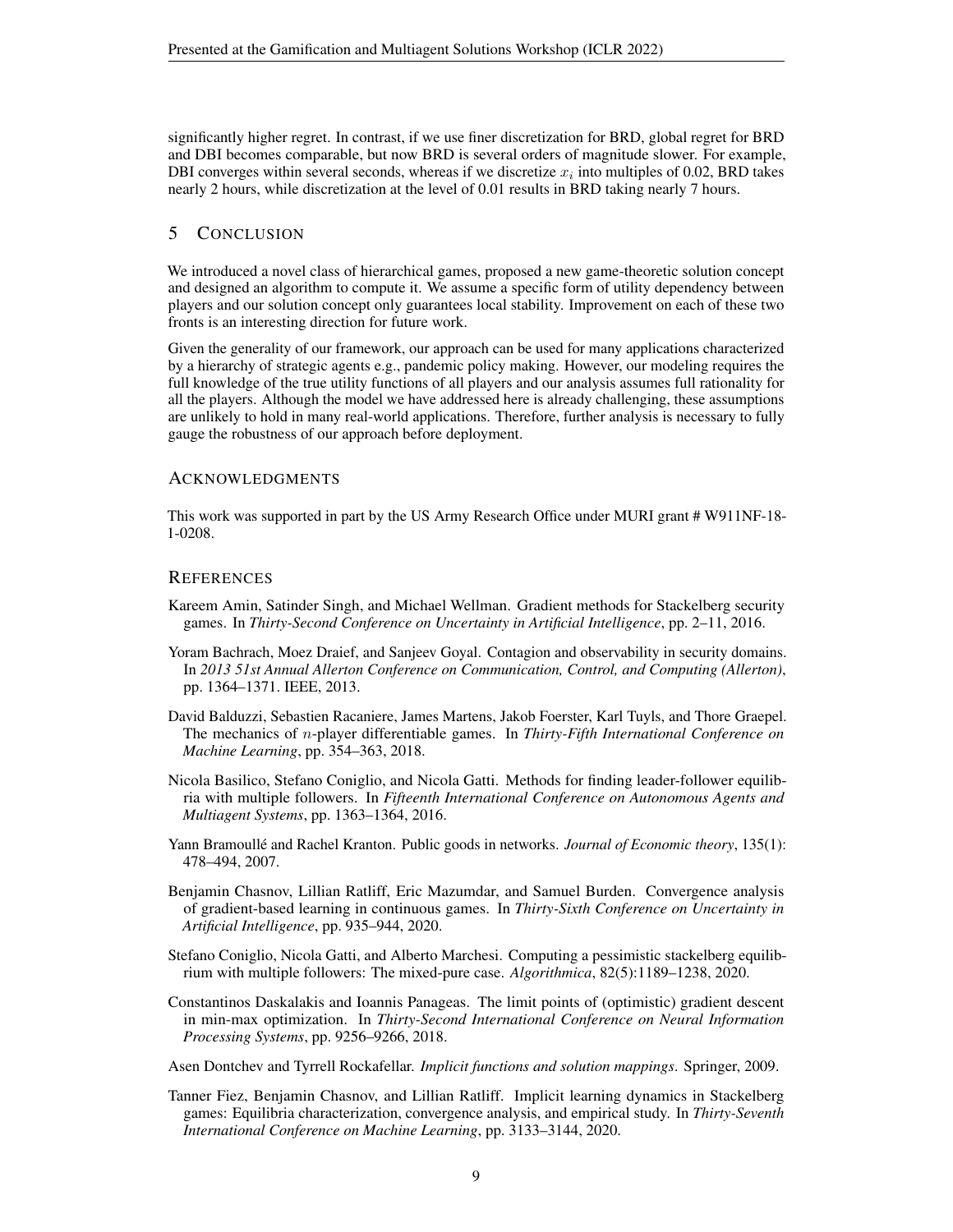- <span id="page-9-1"></span>Drew Fudenberg, Fudenberg Drew, David K Levine, and David K Levine. *The theory of learning in games*, volume 2. MIT press, 1998.
- <span id="page-9-18"></span>Oded Galor. *Discrete dynamical systems*. Springer Science & Business Media, 2007.
- <span id="page-9-4"></span>Ian Goodfellow, Jean Pouget-Abadie, Mehdi Mirza, Bing Xu, David Warde-Farley, Sherjil Ozair, Aaron Courville, and Yoshua Bengio. Generative adversarial networks. In *Twenty-Seventh Conference on Neural Information Processing Systems*, pp. 2672–2680, 2014.

<span id="page-9-0"></span>Michael Hill and Frederic Varone. *The public policy process*. Routledge, 2021.

<span id="page-9-19"></span>Roger Horn and Charles Johnson. *Matrix analysis*. Cambridge University Press, 2012.

- <span id="page-9-10"></span>Adam Ibrahim, Waıss Azizian, Gauthier Gidel, and Ioannis Mitliagkas. Linear lower bounds and conditioning of differentiable games. In *Thirty-Seventh International Conference on Machine Learning*, pp. 4583–4593, 2020.
- <span id="page-9-15"></span>Feiran Jia, Aditya Mate, Zun Li, Shahin Jabbari, Mithun Chakraborty, Milind Tambe, Michael Wellman, and Yevgeniy Vorobeychik. A game-theoretic approach for hierarchical policy-making. *CoRR*, abs/2102.10646, 2021.
- <span id="page-9-5"></span>Chi Jin, Praneeth Netrapalli, and Michael Jordan. What is local optimality in nonconvex-nonconcave minimax optimization? In *Thirty-Seventh International Conference on Machine Learning*, pp. 4880–4889, 2020.
- <span id="page-9-3"></span>Michael Kearns, Michael Littman, and Satinder Singh. Graphical models for game theory. In *Seventeenth Conference on Uncertainty in Artificial Intelligence*, pp. 253–260, 2001.
- <span id="page-9-20"></span>John Kelley. *General topology*. Springer, 1955.
- <span id="page-9-11"></span>Alistair Letcher. On the impossibility of global convergence in multi-loss optimization. In *Ninth International Conference on Learning Representations*, 2021.
- <span id="page-9-2"></span>Sven Leyffer and Todd Munson. Solving multi-leader-follower games. *Preprint ANL/MCS-P1243- 0405*, 2005.
- <span id="page-9-13"></span>Shu Li and Tamer Bas¸ar. Distributed algorithms for the computation of noncooperative equilibria. *Automatica*, 23(4):523–533, 1987.
- <span id="page-9-12"></span>Tianyi Lin, Zhengyuan Zhou, Panayotis Mertikopoulos, and Michael Jordan. Finite-time last-iterate convergence for multi-agent learning in games. In *Thirty-Seventh International Conference on Machine Learning*, pp. 6161–6171, 2020.
- <span id="page-9-17"></span>Andreu Mas-Colell, Michael Dennis Whinston, Jerry R Green, et al. *Microeconomic theory*, volume 1. Oxford university press New York, 1995.
- <span id="page-9-9"></span>Eric Mazumdar, Lillian Ratliff, and Shankar Sastry. On gradient-based learning in continuous games. *SIAM Journal on Mathematics of Data Science*, 2(1):103–131, 2020.
- <span id="page-9-7"></span>Panayotis Mertikopoulos and Zhengyuan Zhou. Learning in games with continuous action sets and unknown payoff functions. *Mathematical Programming*, 173(1):465–507, 2019.
- <span id="page-9-8"></span>Lars Mescheder, Sebastian Nowozin, and Andreas Geiger. The numerics of GANs. In *Thirty-First International Conference on Neural Information Processing Systems*, pp. 1823–1833, 2017.
- <span id="page-9-6"></span>Vaishnavh Nagarajan and Zico Kolter. Gradient descent GAN optimization is locally stable. In *Thirty-First International Conference on Neural Information Processing Systems*, pp. 5591–5600, 2017.
- <span id="page-9-14"></span>Thanh Nguyen, Arunesh Sinha, and He He. Partial adversarial behavior deception in security games. In *Twenty-Nineth International Joint Conference on Artificial Intelligence*, pp. 283–289, 2020.
- <span id="page-9-16"></span>Martin J Osborne and Ariel Rubinstein. *An introduction to game theory*. Oxford university press New York, 2004.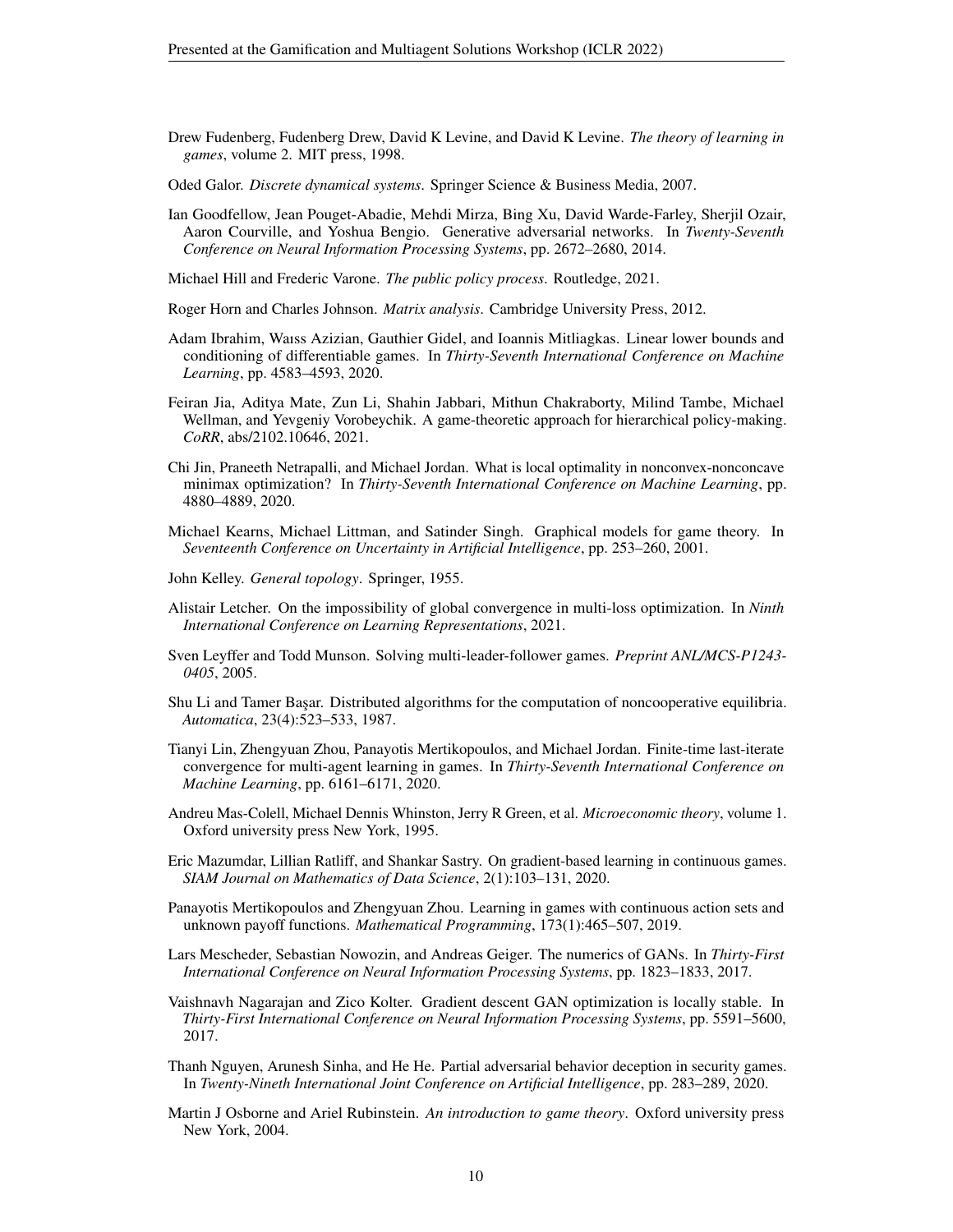- <span id="page-10-5"></span>R Selten. Reexamination of the perfectness concept for equilibrium points in extensive games. *International Journal of Game Theory*, 4(1):25–55, 1975.
- <span id="page-10-2"></span>Amirreza Shaban, Ching-An Cheng, Nathan Hatch, and Byron Boots. Truncated back-propagation for bilevel optimization. In *Twenty-Second International Conference on Artificial Intelligence and Statistics*, pp. 1723–1732, 2019.
- <span id="page-10-7"></span>Michael Shub. *Global stability of dynamical systems*. Springer, 1987.
- <span id="page-10-0"></span>Heinrich Von Stackelberg. *The theory of the market economy*. Oxford University Press, 1952.
- <span id="page-10-3"></span>Kai Wang, Lily Xu, Andrew Perrault, Michael Reiter, and Milind Tambe. Coordinating followers to reach better equilibria: End-to-end gradient descent for stackelberg games. *CoRR*, abs/2106.03278, 2021.
- <span id="page-10-1"></span>Yuanhao Wang, Guodong Zhang, and Jimmy Ba. On solving minimax optimization locally: A follow-the-ridge approach. In *Eighth International Conference on Learning Representations*, 2020.
- <span id="page-10-6"></span>Stephen Wiggins. *Introduction to applied nonlinear dynamical systems and chaos*. Springer Science & Business Media, 2003.
- <span id="page-10-8"></span>Bryan Wilder, Marie Charpignon, Jackson Killian, Han-Ching Ou, Aditya Mate, Shahin Jabbari, Andrew Perrault, Angel Desai, Milind Tambe, and Maimuna Majumder. Modeling betweenpopulation variation in COVID-19 dynamics in Hubei, Lombardy, and New York City. *Proceedings of the National Academy of Sciences*, 117(41):25904–25910, 2020.
- <span id="page-10-4"></span>Wayne W Zachary. An information flow model for conflict and fission in small groups. *Journal of anthropological research*, 33(4):452–473, 1977.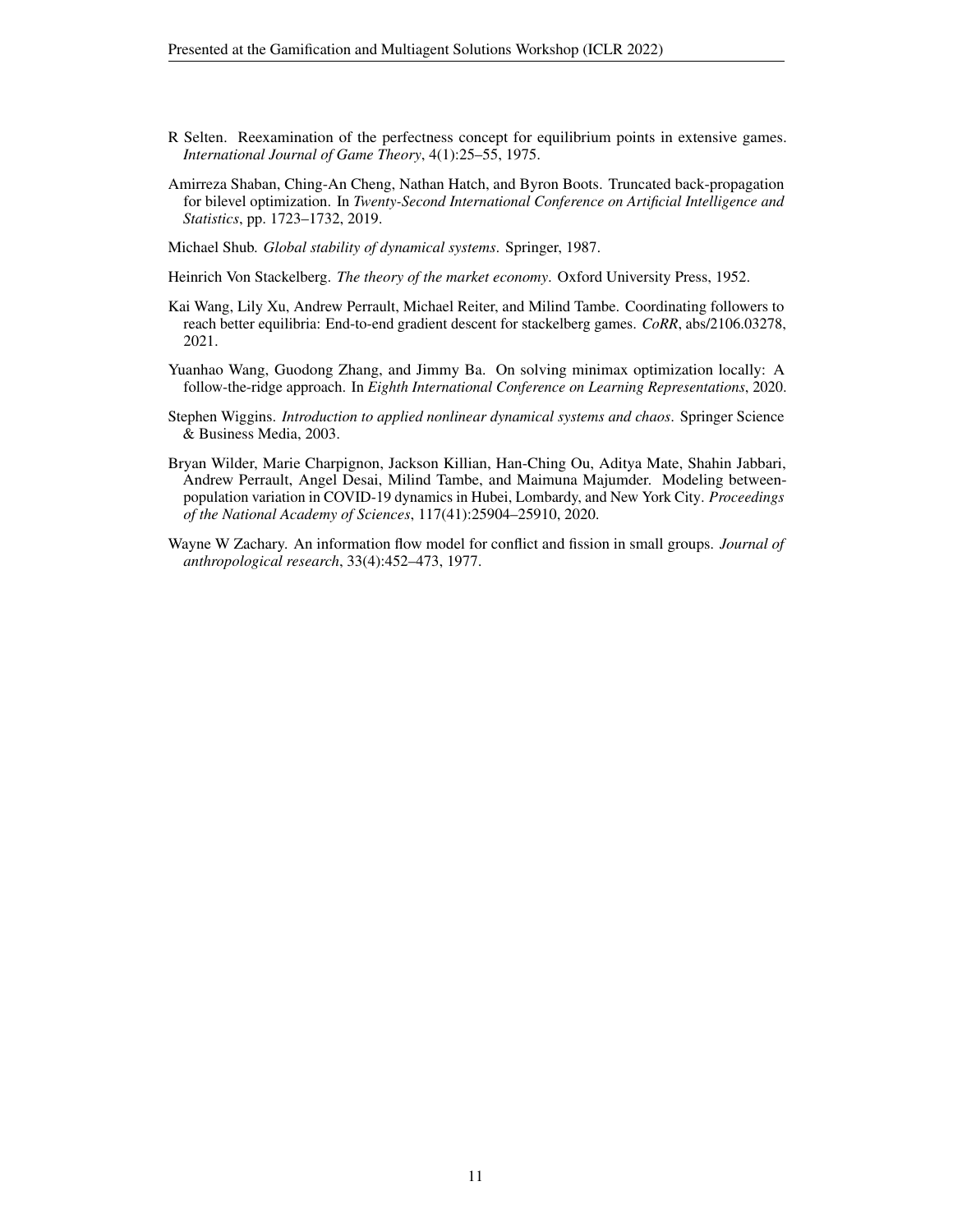# A OMITTED DETAILS FROM SECTION [2](#page-1-0)

#### <span id="page-11-0"></span>Proposition 1. *The SPE notion we defined for an SHG model corresponds exactly to the SPE of its extensive-form game (EFG) representation.*

*Proof.* First we show how to construct the EFG representation of an SHG. Since within level l players act simultaneously, we can designate a canonical player order for player in level  $l$ , say we label them as  $(l, 1), (l, 2), \ldots, (l, n_l)$ . Then in the EFG representation, we sequentialize the playing order as always be  $(1, 1), (2, 1), (2, 2), \ldots, (3, 1), \ldots, (L, 1), \ldots, (L, n<sub>L</sub>)$ . For every  $(l, 1), l = 1, \ldots, L$ , its information sets are all in the form of some singleton  $\{h_{\lt l}\}\$  for some history  $h_{\lt l}\$ . While for  $(l, n_l), l > 1$ , its information sets are sets that consist of some  $h_{\leq l}$  concatenated with all possible moves of  $(l, 1), \ldots, (l, n_{l-1})$ . Then according the the classical definition of the subgame notion [Selten](#page-10-5) [\(1975\)](#page-10-5); [Mas-Colell et al.](#page-9-17) [\(1995\)](#page-9-17), the only well-defined subgames are those rooted at  $(l, 1)$ ,  $\forall l$  since these are the only ones with singleton information set. So every level-l subgames corresponds to a subgame in the EFG representation, and every subgame in the EFG representation maps to a level- $l$ subgame of the EFG by investigating the player index. Then the SPE for both representations are also equivalent. П

## <span id="page-11-2"></span>B CONVERGENCE ANALYSIS AND PROOFS

#### <span id="page-11-1"></span>B.1 CONVERGENCE ANALYSIS

Our task is to provide sufficient conditions for the DBI algorithm to converge to a stable point. A few notes are in order. First, as we remarked earlier, stable points of DBI are not guaranteed to be SPE just as stable points of gradient ascent are not guaranteed to be globally optimal with general non-convex objective functions. Furthermore, DBI algorithm entails what are effectively iterative better-response updates by players, and it is well-known that best response dynamic processes in games will in general lead to cycles [\(Fudenberg et al., 1998\)](#page-9-1).

To begin, we observe that the gradient updates in DBI can be interpreted as a discrete dynamical system,  $x^{t+1} = F(x^t)$ , with  $\overline{F}(x^t) = (\overline{I} + \alpha G)(x^t)$  where G is an update gradient vector. This discrete system can be viewed as an approximation of a continuous limit dynamical system  $\dot{x} = G(x)$ (i.e., letting  $\alpha \rightarrow 0$ ). A standard solution concept for such dynamical systems is a *locally asymptotic stable point (LASP)*.

**Definition 1** [\(Galor](#page-9-18) [\(2007\)](#page-9-18)). A continuous (or discrete) dynamical system  $\dot{x} = G(x)$  (or  $x^{t+1} =$  $F(\boldsymbol{x}^t)$ ) has a locally asymptotic stable point (LASP)  $\boldsymbol{x}^*$  if  $\exists \epsilon > 0$ ,  $\lim_{t \to \infty} \boldsymbol{x}^t = \boldsymbol{x}^*, \forall \boldsymbol{x}^0 \in \mathbb{B}_{\epsilon}(\boldsymbol{x}^*).$ 

There are well-known necessary and sufficient conditions for the existence of an LASP.

<span id="page-11-3"></span>Proposition 2 (Characterization of LASP [\(Wiggins, 2003,](#page-10-6) Theorem 1.2.5, Theorem 3.2.1)). *A point*  $\bm{x^*}$  is an LASP for the continuous dynamical system  $\dot{\bm{x}} = G(\bm{x})$  if  $G(\bm{x^*}) = 0$  and all eigenvalues of *Jacobian matrix*  $\nabla_x G$  *at*  $x^*$  *have negative real parts. Furthermore, for any*  $x^*$  *such that*  $G(x^*) = 0$ , if  $\nabla_{\bm{x}} G$  has eigenvalues with positive real parts at  $\bm{x}^*$ , then  $\bm{x}^*$  cannot be an LASP.

Note that an LASP of DBI is an action profile of all players that satisfies the first-order conditions, i.e., it has the property that no player can improve their utility through a local gradient update. While the existence of an LASP depends on game structure, we show that under Assumption [1,](#page-3-3) and as long as the sufficient conditions for LASP existence in Proposition [2](#page-11-3) are satisfied, DBI converges to LASP. We defer all the omitted proofs to Appendix [C.](#page-14-0)

<span id="page-11-4"></span>**Proposition 3.** Let  $\lambda_1, \ldots, \lambda_d$  denote the eigenvalues of the updating Jacobian  $\nabla_x G$  at an LASP  $x^*$  and define  $\lambda^* = \arg \max_{i \in [d]} Re(\lambda_i) / |\lambda_i|^2$ , where  $Re$  is the real part operator. Then with a *learning rate*  $\alpha < -2Re(\lambda^*)/|\lambda^*|^2$ , and an initial point  $x^0 \in \mathbb{B}_{\epsilon}(x^*)$  for some  $\epsilon > 0$  around  $x^*$ , *DBI converges to an LASP. Specifically, if the choice of learning rate equals* α ˚ *and the modulus of matrix*  $\rho(\mathbf{I} + \alpha^* \nabla_x G) = 1 - \kappa < 1$ , then the dynamics converge to  $x^*$  with the rate of  $O((1 - \kappa/2)^t)$ .

Proposition [3](#page-11-4) states that there exists a region such that, if the initial point is in that region, then DBI will converge to an LASP. We next show that if we assume first-order Lipschitzness for the update rule, then we can also characterize the region of initial points which converge to an LASP.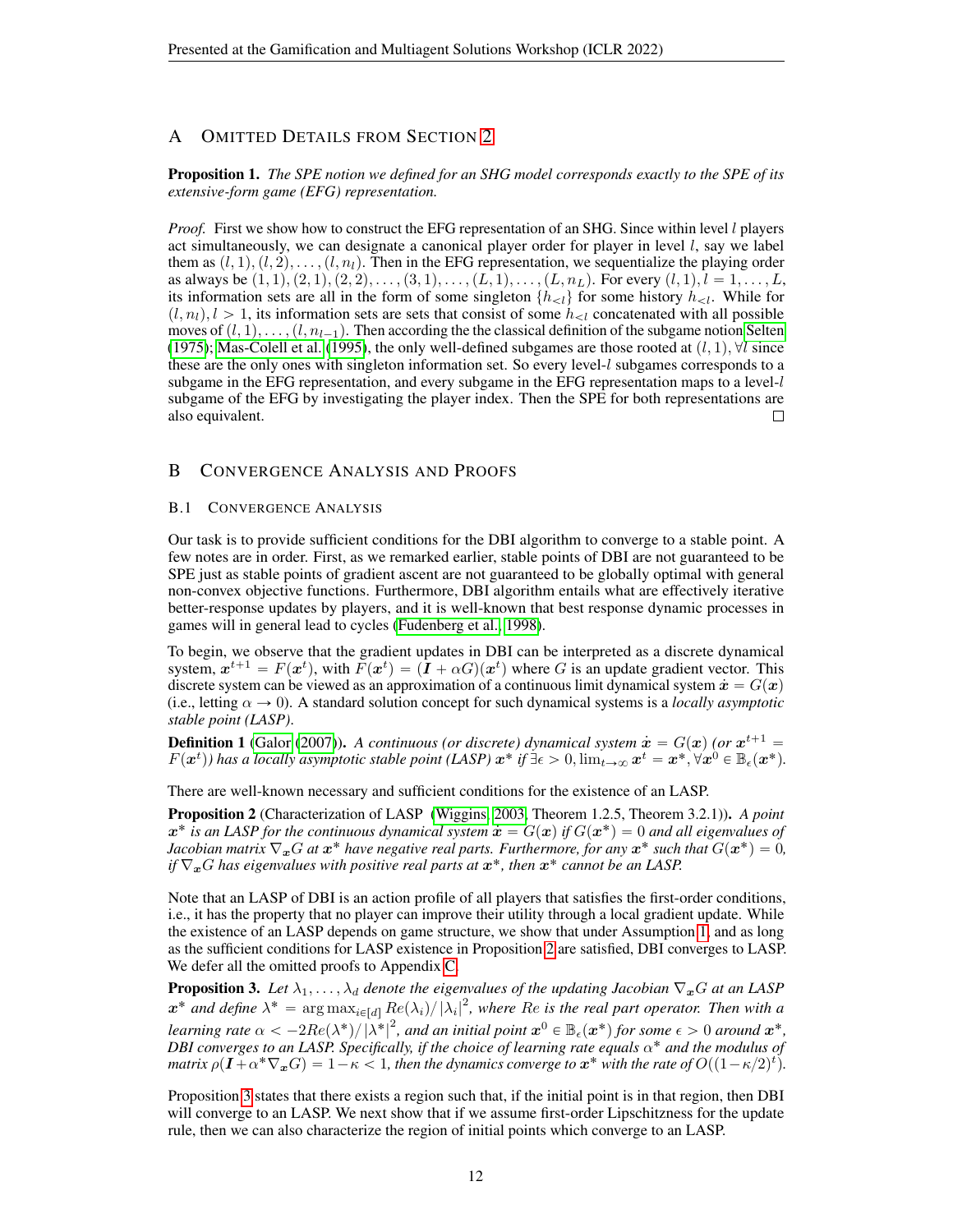<span id="page-12-1"></span>**Proposition [4](#page-12-0).** Suppose G is L-Lipschitz.<sup>4</sup> Then for all  $\mathbf{x}^0 \in \mathbb{B}_{\kappa/2L}(\bm{x}^*)$ ,  $\epsilon > 0$  and after T rounds *of gradient update, DBI will output a point*  $x^T \in \mathbb{B}_{\epsilon}(x^*)$  *as long as*  $T \geqslant \lceil \frac{2}{\kappa} \log \lceil |x^0 - x^*| \rceil / \epsilon \rceil$ *where* κ *is as defined in Proposition [3.](#page-11-4)*

We further show that through random initialization, the probability of reaching a *saddle point* is 0, which means that with probability 1, DBI converges to an LASP in which players are playing *local* best responses.

<span id="page-12-2"></span>**Proposition 5.** *Suppose G is L-Lipschitz. Let*  $\alpha < 1/L$  *and define the saddle points of the dynamics*  $G$  as  $\mathcal{X}^*_{sad} = \{x^* \in \mathcal{X} \mid x^* = (I + \alpha G)(x^*), \rho((I + \alpha \nabla_x G)(x^*)) > 1\}$ . Also let  $\mathcal{X}^0_{sad} = \{x^0 \in \mathcal{X} \mid x^* = (I + \alpha G)(x^*)\}$  $\mathcal{X} \mid \lim_{t\to\infty} (I+\alpha G)^t(\boldsymbol{x}^0)\in \mathcal{X}_{sad}^*$  denote the set of initial points that converge to a saddle point. Then  $\mu$  $(\mathcal{X}_{sad}^0) = 0$ , where  $\mu$  *is Lebesgue measure.* 

While our convergence analysis does not guarantee convergence to an approximate SPE, our experiments show that DBI is in fact quite effective in doing so in practice.

*Proof of Proposition [3.](#page-11-4)* The learning dynamics of DBI can be written as  $x^t = (I + \alpha G)(x^{t-1})$ . Since G has eigenvalues  $\lambda_1, \ldots, \lambda_d$  at  $x^*$ , the matrix  $I + \alpha \nabla_x G$  at a stationary point  $x^*$  has eigenvalues  $1 + \alpha \lambda_1, \ldots, 1 + \alpha \lambda_d$ . Since the set of LASPs is non-empty,  $Re(\lambda_i) < 0$  for all  $\lambda_i$ . Then for the choice of  $\alpha^*$  in the Proposition, the modulus of the Jacobian

$$
\rho(\boldsymbol{I} + \alpha^* \nabla_{\boldsymbol{x}} G) = \max_{i \in [d]} |1 + \alpha^* \lambda_i| = \max_{i \in [d]} \sqrt{1 + 2\alpha^* Re(\lambda_i) + (\alpha^*)^2 |\lambda_i|^2} < 1.
$$

Proofs for the convergence rate of  $O((1 - \kappa/2)^t)$  can be found in previous work (e.g., [Fiez et al.](#page-8-0) [\(2020,](#page-8-0) Proposition F.1) or [Wang et al.](#page-10-1) [\(2020,](#page-10-1) Proposition 4))). For completeness, we provide a proof. Since  $\rho((I + \alpha \nabla_x G)(x^*)) = 1 - \kappa$ , according to [Horn & Johnson](#page-9-19) [\(2012,](#page-9-19) Lemma 5.6.10), there exists a matrix norm  $\|\cdot\|$  such that  $\|\mathbf{I} + \alpha \nabla_{\boldsymbol{x}} G\| < 1 - \kappa + \epsilon$ , for  $\forall \epsilon > 0$ . We choose  $\epsilon = \frac{\kappa}{4}$  The Taylor expansion of  $(\mathbf{I} + \alpha G)$  at  $\mathbf{x}^*$  is

$$
(\mathbf{I}+\alpha G)(\mathbf{x})=(\mathbf{I}+\alpha G)(\mathbf{x}^*)+(\mathbf{I}+\alpha \nabla_{\mathbf{x}}G)(\mathbf{x}^*)(\mathbf{x}-\mathbf{x}^*)+R(\mathbf{x}-\mathbf{x}^*),
$$

where  $R(x - x^*)$  =  $o(||x - x^*||)$ . Let  $R_1(x - x^*)$  =  $\frac{1}{\alpha}R(x - x^*)$ , Then we have  $\lim_{x\to x^*} \frac{R_1(x-x^*)}{\|x-x^*\|} = 0$ . Then we can choose  $\delta > 0$  such that  $\|R_1(x-x^*)\| \leq \frac{\kappa}{4} \|x-x^*\|$ when  $\|\boldsymbol{x} - \boldsymbol{x}^*\| < \delta$ .

$$
||G(\mathbf{x}) - G(\mathbf{x}^*)|| \le ||\nabla_{\mathbf{x}} G(\mathbf{x}^*) (\mathbf{x} - \mathbf{x}^*)|| + ||R_1(\mathbf{x} - \mathbf{x}^*)||
$$
  
\n
$$
\le ||\nabla_{\mathbf{x}} G(\mathbf{x}^*)|| ||(\mathbf{x} - \mathbf{x}^*)|| + \frac{\kappa}{4} ||\mathbf{x} - \mathbf{x}^*||
$$
  
\n
$$
\le (1 - \frac{\kappa}{2}) ||\mathbf{x} - \mathbf{x}^*||.
$$

This shows the operator  $(I + \alpha G)$  is a contract mapping with contraction constant  $(1 - \frac{\kappa}{2})$ . Therefore the convergence rate is  $O((1 - \kappa/2)^t)$  $\Box$ 

Before we present the proof of Proposition [4,](#page-12-1) we state the following lemma.

**Lemma 1.** The update gradient vector G is L-Lipchitz if and only if  $\|\nabla_{x}G\| \leq L$  at all  $x \in \mathcal{X}$ .

*Proof.* First we prove for "if" direction. Consider  $x_1, x_2 \in \mathcal{X}$ ,

$$
G(\boldsymbol{x}_2) - G(\boldsymbol{x}_1) = \int_0^1 \nabla_{\boldsymbol{x}} G(x_1 + \tau(\boldsymbol{x}_2 - \boldsymbol{x}_1)) (\boldsymbol{x}_2 - \boldsymbol{x}_1) d\tau
$$
  
\n
$$
\Rightarrow ||G(\boldsymbol{x}_2) - G(\boldsymbol{x}_1)|| = \left\| \int_0^1 \nabla_{\boldsymbol{x}} G(x_1 + \tau(\boldsymbol{x}_2 - \boldsymbol{x}_1)) (\boldsymbol{x}_2 - \boldsymbol{x}_1) d\tau \right\|
$$
  
\n
$$
\leq \left\| \int_0^1 \nabla_{\boldsymbol{x}} G(x_1 + \tau(\boldsymbol{x}_2 - \boldsymbol{x}_1)) d\tau \right\| ||\boldsymbol{x}_2 - \boldsymbol{x}_1||
$$

<span id="page-12-0"></span><sup>4</sup> Formally, this means that  $\exists L > 0$  such that  $\forall x, x' \in \mathcal{X}, \|G(x) - G(x')\|_2 \leq L\|x - x'\|_2$ .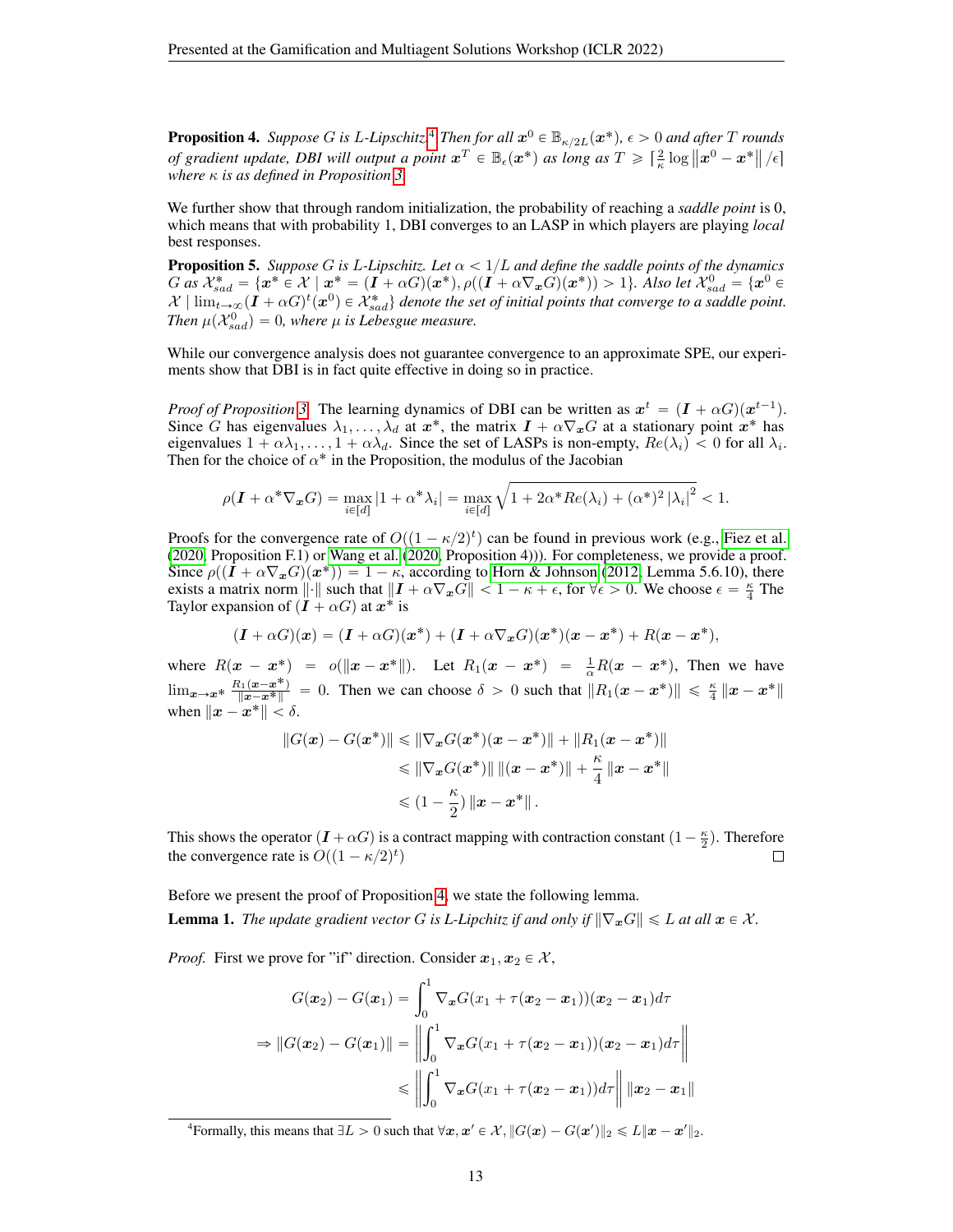$$
\leqslant \int_0^1 \|\nabla_{\bm{x}} G(x_1+\tau(\bm{x}_2-\bm{x}_1))\| d\tau \|\bm{x}_2-\bm{x}_1\|
$$
  

$$
\leqslant L \|\bm{x}_2-\bm{x}_1\|.
$$

Then we prove for the "only if" direction. Take  $\epsilon > 0$ , then for  $\forall x_1, x_2 \in \mathcal{X}$ ,

$$
\left\|\int_0^{\epsilon} \left(\nabla_{\mathbf{x}}G(\mathbf{x}_1+\tau \mathbf{x}_2)\right) \cdot \mathbf{x}_2 d\tau\right\| = \|G(\mathbf{x}_1+\epsilon \mathbf{x}_2)-G(\mathbf{x}_1)\| \leq \epsilon L \|\mathbf{x}_2\|
$$
  
\n
$$
\Rightarrow \lim_{\epsilon \to 0} \frac{\left\|\int_0^{\epsilon} \left(\nabla_{\mathbf{x}}G(\mathbf{x}_1+\tau \mathbf{x}_2)\right) \cdot \mathbf{x}_2 d\tau\right\|}{\epsilon \|\mathbf{x}_2\|} = \frac{\|\nabla_{\mathbf{x}}G(\mathbf{x}_1) \cdot \mathbf{x}_2\|}{\|\mathbf{x}_2\|} \leq L.
$$

Since it holds for any  $x_2$ , it must be  $\|\nabla_x G(x_1)\| \leq L$ . And since it applies for any  $x_1 \in \mathcal{X}$ , this completes the proof.

*Proof of Proposition [4.](#page-12-1)* From the proof from Proposition [3](#page-11-4) notice that in order to make  $\|x^t - x^*\|$  $\epsilon$  we only have to let  $t \geqslant \lceil \frac{2}{\kappa} \log \lceil x^0 - x^* \rceil \lceil \epsilon \rceil$  since now  $\lVert x^t - x^* \rVert \leqslant (1 - \frac{\kappa}{2})^t \lVert x^0 - x^* \rVert \leqslant$  $\exp(-\kappa/2t) \leq \epsilon$ . Now we need to characterize the region of initial points that can converge to  $x^*$ by characterizing the maximum possible radius of such initial point to  $x^*$ . Recall in the proof of Proposition [3,](#page-11-4) this is captured by the. parameter  $\delta$ . On one hand by using the Lipschitzness, we can bound the residual function by

$$
||R_1(\mathbf{x}-\mathbf{x}^*)|| \leq \int_0^1 ||\mathbf{I} + \alpha \nabla_{\mathbf{x}} G(\mathbf{x}^* + \tau(\mathbf{x}-\mathbf{x}^*)) - (\mathbf{I} + \alpha \nabla_{\mathbf{x}} G(\mathbf{x}^*))|| \, ||\mathbf{x}-\mathbf{x}^*|| \, d\tau \leq \frac{L}{2} ||\mathbf{x}-\mathbf{x}^*||^2.
$$

One the other hand to maintain this convergence rate we should let  $||R_1(x - x^*)|| \le \frac{\kappa}{4} ||x - x^*||$ . Then we simply let  $\leq \frac{L}{2} \|x - x^*\|^2 \leq \frac{\kappa}{4} \|x - x^*\|$  we get an initial point should satisfy  $\|x - x^*\| \leq$  $\frac{\kappa}{2L}$ .

To prove Proposition [5,](#page-12-2) we need a few more machinery.

**Proposition 6.** *With*  $\alpha < 1/L$ ,  $I + \alpha G$  *is a diffeomorphism.* 

*Proof.* First we show  $(I + \alpha G)$  is invertible. Suppose  $x_1, x_2 \in \mathcal{X}$  such that  $x_1 \neq x_2$  and  $(I +$  $\alpha G(x_1) = (I + \alpha G)(x_2)$ . Then  $x_1 - x_2 = \alpha (G(x_2) - G(x_1))$ . And by  $\alpha < 1/L$  we have  $||x_1 - x_2|| \le \alpha L ||x_1 - x_2|| < ||x_1 - x_2||$ , which is a contraction.

Next we show we show its invert function is well-defined on any point of X. Notice that  $\rho(\alpha \nabla_x G)$  $\|\alpha \nabla_{\bm{x}}G\| \le \alpha L < 1$ . And notice that since the eigenvalues of  $I + \alpha \nabla_{\bm{x}}G$  is the eigenvalues of  $\alpha \nabla_{x}G$  plus 1, the only way that makes  $\det(I + \alpha \nabla_{x}G) = 0$  is to have one of the eigenvalues of  $\alpha \nabla_x$  to be -1. This contradicts to  $\rho(\alpha \nabla_x G)$  < 1. Therefore by the implicit function theorem,  $(I + \alpha G)$  is a local diffeomorphism on any point of X, and therefore  $(I + \alpha G)^{-1}$  is well defined on  $\mathcal{X}$ . П

<span id="page-13-0"></span>**Theorem 2** (Center and Stable Manifold [\(Shub, 1987,](#page-10-7) Theorem III.7, Chapter 5)). *Suppose*  $x^* =$  $h(x^*)$  is a critical point for the C<sup>r</sup> local diffeomorphism  $h: \mathcal{X} \to \mathcal{X}$ . Let  $\mathcal{X} = \mathcal{X}_s \oplus \mathcal{X}_u$ , where  $\mathcal{X}_s$  is the stable center eigenspace belonging to those eigenvalues of  $\nabla_{\bm{x}} h(\bm{x^*})$  whose modulus *is no greater than 1, and*  $X_s$  *is the unstable eigenspace belonging to those whose modulus is greater than 1. Then there exists a*  $C^r$  *embeded disk*  $W^{cs}_{loc}(\mathbf{x}^*)$  *that is tangent to*  $\mathcal{X}_s$  *at*  $\mathbf{x}^*$  *called*  $\overline{\mathbf{X}}$ *greater than 1. Then there exists a*  $C^r$  *embeded disk*  $W_{loc}^{cs}(\mathbf{x}^*)$  *that is tangent to*  $\mathcal{X}_s$  *at*  $\mathbf{x}^*$  called *the local stable center manifold. Moreover there*  $\exists \epsilon > 0$ ,  $h(W_{loc}^{cs}(\mathbf{x}^*)) \cap \mathbb{B}_{\epsilon}(\mathbf$  $_{t=0}^{\infty} h^{-t}(\mathbb{B}_{\epsilon}(\boldsymbol{x}^*)) \subset W_{loc}^{cs}(\boldsymbol{x}^*)$ .

*Proof of Proposition [5.](#page-12-2)* For  $\forall x^* \in \mathcal{X}^*_{sad}$ , let  $\epsilon(x^*) > 0$  be the radius of neighborhood provided by Theorem [2](#page-13-0) for diffeomorphism  $h = I + \alpha G$  and point  $x^*$ . Then define  $\mathscr{B} = \bigcup_{x^* \in \mathcal{X}_{sad}^*} \mathbb{B}_{\epsilon(x^*)}(x^*)$ . And since  $X$  is a subset of Euclidean space so it is second-countable. By Lindelöf's Lemma [Kelley](#page-9-20) [\(1955\)](#page-9-20), which stated that every open cover there is a countable subcover, we can actually write<br>  $\mathbb{R} \longrightarrow \mathbb{R}$  ( $\mathbb{R}^*$ ) for a countable family of soddle points  $\{x^*\}^\infty \subseteq \mathcal{Y}^*$ . Therefore for  $\mathscr{B} = \bigcup_{i=1}^{\infty} \mathbb{B}_{\epsilon(\boldsymbol{x}_{i}^{*})}(\boldsymbol{x}_{i}^{*})$  for a countable family of saddle points  $\{\boldsymbol{x}_{i}^{*}\}_{i=1}^{\infty} \subseteq \mathcal{X}_{sad}^{*}$ . Therefore for  $\forall x^0 \in \mathcal{X}_{sad}^0$  that converges to a saddle point, it must converge to  $x_i^*$  for some *i*. And  $\exists T(x^0) > 0$ , such that  $\forall t > T(\boldsymbol{x}^0), h^t(\boldsymbol{x}^0) \in \mathbb{B}_{\epsilon(\boldsymbol{x}^*_i)}(\boldsymbol{x}^*_i)$ . From Theorem [2](#page-13-0) we have  $h^t(\boldsymbol{x}^0) \in W^{sc}_{loc}(\boldsymbol{x}^*_i)$ . Since h is a diffeomorphism on X we have  $x^0 \in h^{-t}(W^{sc}_{loc}(x_i^*))$ . We furthermore union over all finite time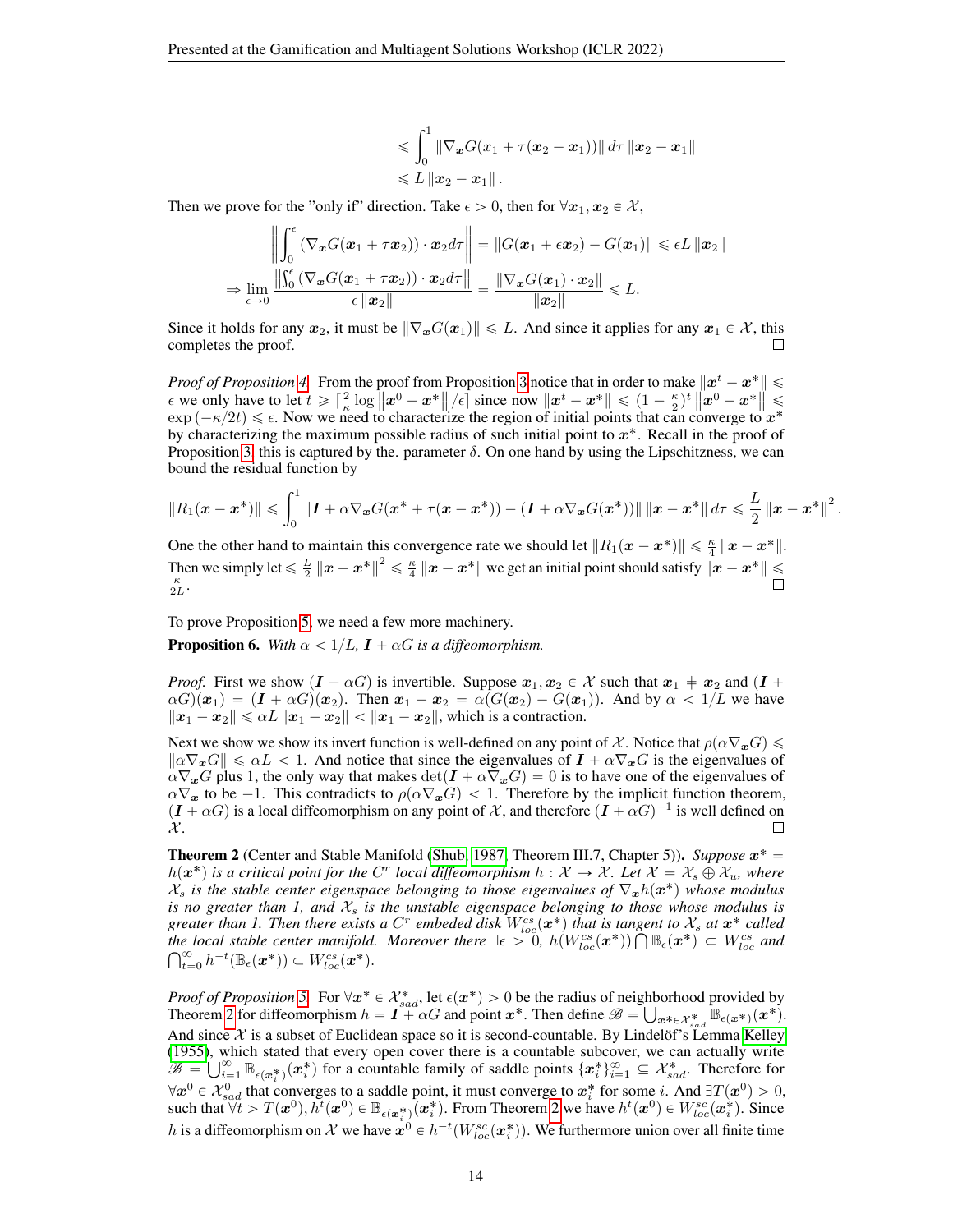step  $x^0 \in \bigcup_{t=0}^{\infty} h^{-t}(W_{loc}^{sc}(x_i^*))$ . Then we have  $\mathcal{X}_{sad}^0 \subseteq \bigcup_{i=1}^{\infty} \bigcup_{t=0}^{\infty} h^{-t}(W_{loc}^{sc}(x_i^*))$ . For each i since  $x_i^*$  is a saddle point, it has an eigenvalue greater than 1, so the dimension of unstable eigenspace  $dim(\mathcal{X}_u(x_i^*)) \geq 1$ . Therefore the dimension of  $W_{loc}^{sc}(x_i^*)$  is less than full dimension. This leads  $\mu(W_{loc}^{sc}(\boldsymbol{x}_i^*))=0$  for any i. Again since h is a diffeomorphism,  $h^{-1}$  is locally Lipschitz which are null set preserving. Then  $\mu(h^{-t}(W_{loc}^{sc}(\boldsymbol{x}_i^*)))=0$  for  $\forall i, t$ . And since the countable union of are null set preserving. Then  $\mu(h^{(t)}(W_{loc}^{s}(x_i^*))) = 0$  for  $\forall i, t$ . And since the countable measure zero sets is measure zero,  $\mu(\bigcup_{i=1}^{\infty} \bigcup_{t=0}^{\infty} h^{-t}(W_{loc}^{sc}(x_i^*))) = 0$ . So  $\mu(\mathcal{X}_{sad}^0) = 0$ .

# <span id="page-14-0"></span>C OMITTED DETAILS FROM SECTION [4](#page-5-0)

#### C.1 DETAILS OF COVID-19 GAME EXPERIMENTS

Subgame Perfect Equilibrium in an SHG We here elaborate how we evaluate the regret of a profile. First let's imagine when solving a two-level games with  $n_2$  players at the second-level. Given  $(1, 1)$ 's action choice, the problem of computing SPE in the second-level is equivalent to computing a Nash equilibrium in the second-level. However, an exact pure Nash equilibrium may not exist. So which profile should we choose to propagate back to  $(1, 1)$ ? To resolve this issue, we define  $\varepsilon$ -Nash equilibrium.

**Definition 2.** For a simultaneous-move game, a profile  $x^*$  is an  $\varepsilon$ -Nash if for any player  $n$ ,  $\forall x'_n \in$  $\mathcal{X}_n, u_n(\boldsymbol{x}_n', \boldsymbol{x}_{-n}^*) \leq u_n(\boldsymbol{x}^*) + \varepsilon.$ 

In another word, an  $\varepsilon$ -Nash is a profile where for every player a unilateral deviation cannot offer benefit more than  $\varepsilon$  while fixing other's profile. In the context of our example for the two level game, given  $(1, 1)$ 's action, we select the profile with the minimum  $\varepsilon$  of the simultaneous-move game defined on level 2 as an SPE back to  $(1, 1)$ .

We now generalize this example to formally define the notion of  $\varepsilon$ -SPE in an SHG. First let us define  $\Phi_{l,i}(x) \in \mathbb{R}^{d_L}$  that returns the equilibrated profile at level L. In this profile, leaves that are not descendants of  $(l, i)$  are fixed in x, while LEAF $(l, i)$  moved to a profile that corresponding to an SPE of  $\mathcal{G}_{l,i}(\bm{x})$  with an minimum  $\varepsilon$ . Then we define the  $\varepsilon_{l,i}(\bm{x})$  as  $\max_{\bm{x}_{l,i}'\in\mathcal{X}_{l,i}}u_{l,i}(\bm{x}_{l,i}',\bm{x}_{\text{PA}(l,i)},\Phi(\bm{x}_{l,i}'))-u_{l,i}(\bm{x}_{l,i},\bm{x}_{\text{PA}(l,i)},\Phi(\bm{x}_{l,i}))$  and define  $\varepsilon(\bm{x})=\max_{l,i}\varepsilon(\bm{x})$ as the  $\varepsilon$  of profile x in an SHG  $\mathcal{G}$ .

We next provide an approximate algorithm (see Algorithm [2\)](#page-15-0) to compute  $\epsilon$  in an SHG. Pay attention here that  $x : x_i \to x'_i$  means replacing  $x_i$  of x with  $x'_i$ . The functions in Algorithm [2](#page-15-0) operate as follows. The procedure SEARCH takes a given joint profile x, player index  $(l, i)$  and returns a best response profile for a given player  $(l, i)$ . Our approach is that for each action in  $x'_{l,i} \in X_{l,i}$ , we re-equilibriate subgames  $\mathcal{G}_{l,i}(\bm{x} : \bm{x}_{l,i} \to \bm{x}'_{l,i})$ , and then compute the corresponding payoff. In our actual implementation, we discretize  $\mathcal{X}_{l,i}$  in a bucket of grid points, and search within such bucket. The procedure RE-EQ returns the re-equilibrated profile of  $\mathcal{G}_{l,i}(x)$  given  $(l, i)$  and x. The procedure SHG\_SOLVE solve a simultaneous-move game at level  $l + 1$ . It applies an iterative best response approach for CHD $(l, i)$  to generate diverse profiles, and select the one with minimum possible  $\varepsilon$ . In each iteration, for each  $(l + 1, j) \in \text{CHD}(l, i)$ , it computes its best response action against the previous joint profile  $x^{t-1}$ . And then in the next iteration it replace those descendant-profiles of  $\hat{p}(l + 1, j)$  in  $x^{\hat{t}-1}$  by computed re-equilibrated profiles when  $(\hat{l} + 1, j)$  selected its best response. Then it will return the joint profile with the minimum  $\varepsilon$  found so-far.

To solve the whole game, we just call SHG\_SOLVE $((0, 0), x)$ , where x is some other action profile. To compute the  $\varepsilon$  of a given profile, we just call COMPUTE  $\varepsilon$ , where it just compute the maximum unilateral deviation for every player using SEARCH to compute the best response action and payoff.

Structured Game Model Inspired by COVID-19 Policy-Making We will now describe in detail the particular subclass of SHGs that we studied in our experiments reported in Section [4.1.](#page-6-1) This class is based on the SHG proposed in [Jia et al.](#page-9-15) [\(2021\)](#page-9-15) which we describe in detail here. The exposition is in terms of a *cost function*  $C_i(x_i, x_{PA(i)}, x_L)$  for each player, which is more natural in this context, rather than the payoff function  $u_{l,i}$  introduced in Section [2,](#page-1-0) with the understanding that  $u_i \equiv -C_i$ .

There are  $L = 3$  levels in the hierarchy such that player  $(1, 1)$  represents the federal government (or, simply, government), the players  $(2, i)$ ,  $i \in \{1, 2, ..., n_2\}$  are state governments (or, simply, states),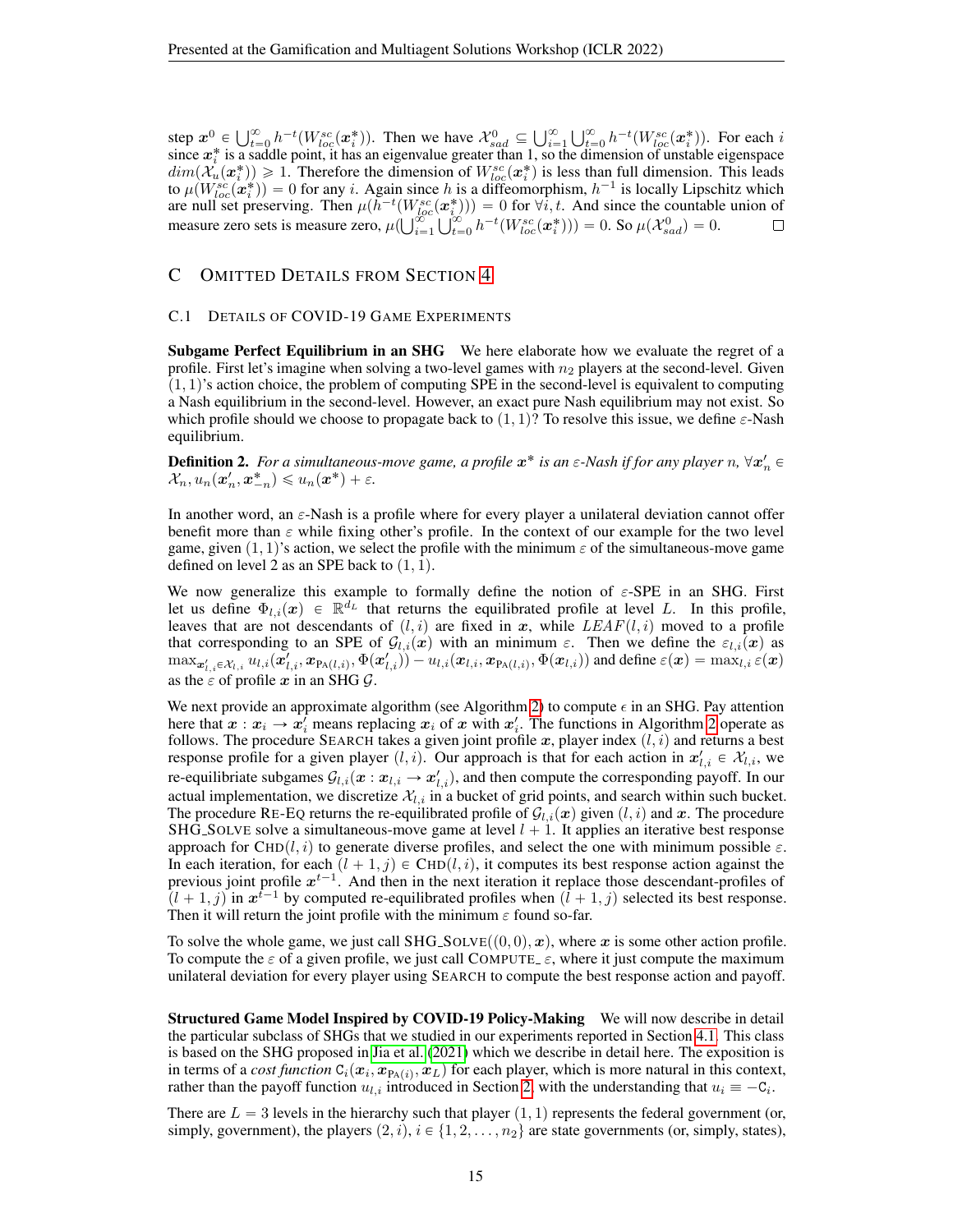```
Algorithm 2 Procedures for computing \varepsilon of profile x and an algorithm for computing an approximate
SPE
Input: An SHG instance \mathcal{G}Parameters: Best response iterations T
    procedure \text{SEARCH}(x, (l, i))for \boldsymbol{x}^{\prime}_{l,i} \in \mathcal{X}_{l,i} do
                 u_{l,i}^{re-eq}(\boldsymbol{x}_{l,i}'), \varepsilon_{\mathrm{DES}(l,i)}(\boldsymbol{x}_{l,i}'), \boldsymbol{x}^{re-eq(l,i)}(\boldsymbol{x}_{l,i}') \leftarrow \mathrm{RE-EQ}((l,i), \boldsymbol{x}:\boldsymbol{x}_{l,i} \rightarrow \boldsymbol{x}_{l,i}')\text{Find } \bm{x}_{l,i}^* \leftarrow \argmax_{\bm{x}_{l,i}'} u_{l,i}^{re-eq}(\bm{x}_{l,i}')return \boldsymbol{x}_{l,i}^*, u^{re-eq}_{l,i}(\boldsymbol{x}_{l,i}^*), \boldsymbol{x}^{re-eq(l,i)}(\boldsymbol{x}_{l,i}^*)end procedure
    procedure RE-EQ(\mathcal{G}, \mathbf{x}, (l, i))
          \varepsilon \leftarrow 0if l < L then
                x, \varepsilon \leftarrow \text{SHG\_SOLVE}((l, i), x)return u_{l,i}(x), \varepsilon, xend procedure
    procedure SHG_SOLVE((l, i), x)
           x^0 \leftarrow x\forall (l + 1, j) \in \text{CHD}(l, i), replace its action in x^0 with other random initialization
          for t = 1, 2, ..., T do \triangleright level-wise best response
                for (l + 1, j) \in \text{CHD}(l, i) do
                       u_{l+1,j}^{re-eq}, \varepsilon_{\text{DES}(l+1,j)}, \boldsymbol{x}^{re-eq(l+1,j)} \leftarrow \text{RE-EQ}(\mathcal{G}, \boldsymbol{x}^{t-1}, (l+1,j))\boldsymbol{x}^{\prime}_{l+1,j}, u^{re-eq-max}_{l+1,j}, \boldsymbol{x}^{re-eq-max(l+1,j)} \leftarrow \text{SEARCH}(\boldsymbol{x}^{t-1}, (l+1,j))\varepsilon_{l+1,j}^{t-1} = \max\{\varepsilon_{\text{DES}(l+1,j)}, u_{l+1,j}^{re-eq-max} - u_{l+1,j}^{re-eq}\}x^t \leftarrow x^{t-1}for \forall (l + 1, j) \in \text{CHD}(l, i) do
                       Replace dimensions of x^t belonging to \text{DES}(l + 1, j) with the ones in
    x^{re-eq-max(l+1,j)}\varepsilon_{l+1}^{t-1} \leftarrow \max_i \varepsilon_{l+1,j}^{t-1}t^* \leftarrow \arg \min_t \epsilon_{l+1}^treturn x^{t^*}, \varepsilon^{t^*}_{l+1}end procedure
    procedure COMPUTE \_v(x)for (l, i) do
                 \boldsymbol{x}_{l,i}^*, u_{l,i}^*, \boldsymbol{x}^{re-eq(l,i)} \leftarrow \text{SEARCH}(\boldsymbol{x},(l,i))\varepsilon_{l,i} \leftarrow u_{l,i}^* - u_{l,i}(x)return \max_{l,i} \varepsilon_{l,i}end procedure
```
and the players  $(3, i), i \in \{1, 2, \ldots, n_3\}$  are county governments (or, simply, counties) partitioned into groups such that each group shares a single state as a parent.

Each player (*i*) takes a bounded, scalar action  $x_i \in [0, 1]$  which is a *social-distancing factor* that (multiplicatively) reduces the proportion of post-intervention contacts among individuals — a lower number implies a stronger policy intervention, hence a lower number of infections but a higher cost of implementation (see below). The actions taken by counties represent policies that get *actually implemented* (hence directly impact the realized cost of every player — one of the defining attributes of SHGs) while those taken by the government and states are *recommendations*. Similar to [Jia et al.](#page-9-15) [\(2021\)](#page-9-15), we also study a restricted variant where each county is non-strategic and constrained to comply with the action (recommendation) of its parent-state, effectively reducing the model to a 2-level hierarchy. We call this special case a *two-level game* (Figure [2\(](#page-6-0)a)) and the more general model a *three-level game* (Figure [2\(](#page-6-0)b)).

The cost function of each player (*i*) has, in general, three components: a *policy impact cost*  $C_i^{\text{inc}}(x_L)$ which we will elaborate on below; a *policy implementation cost*  $C_i^{\text{dec}}(x_L)$ , e.g. economic and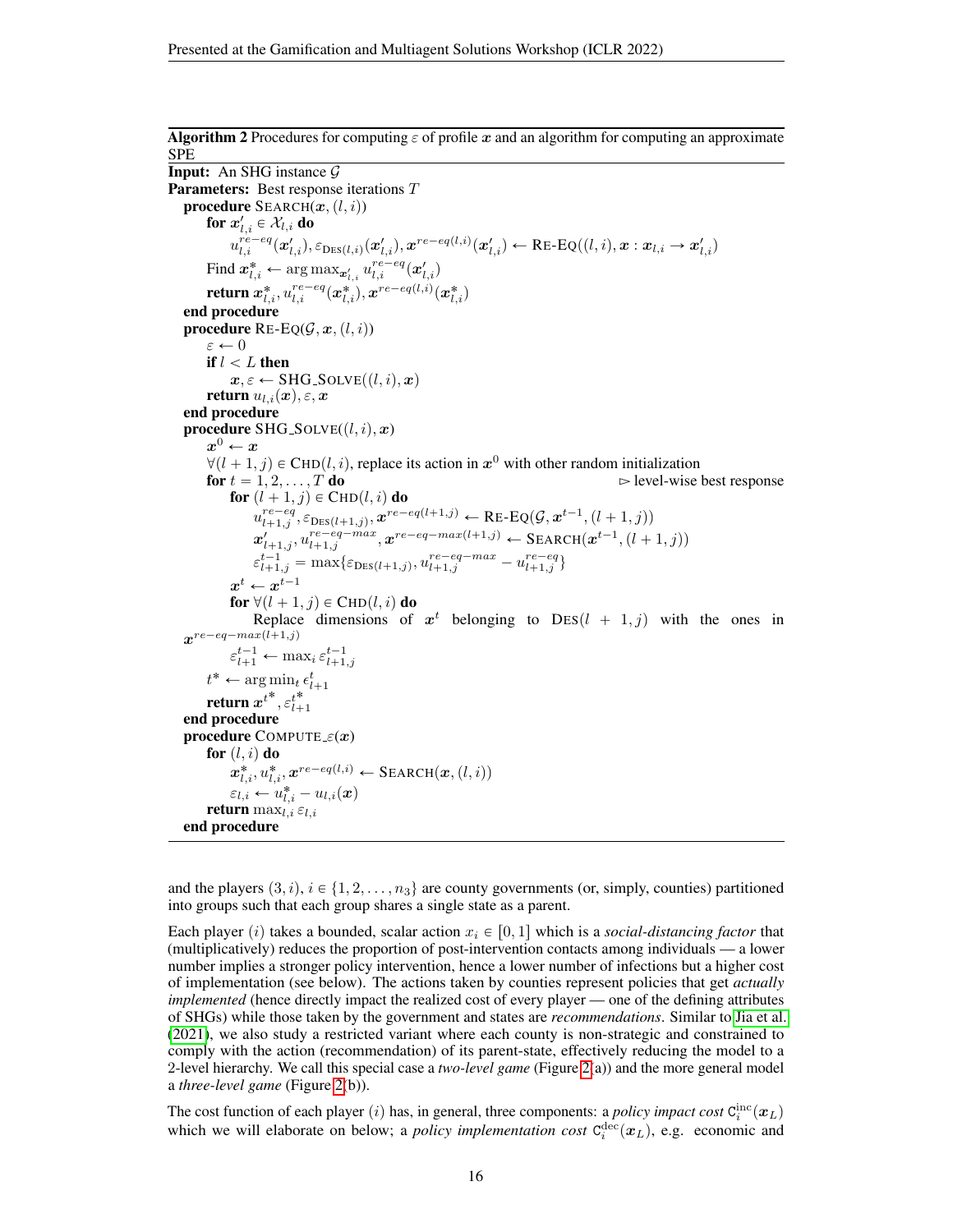psychological costs of a lockdown; and, for each player in levels  $l > 1$ , a *non-compliance cost*  $\hat{C}_i^{\rm NC}(\bm x_i,\bm x_{\rm PA(i)})$ , a penalty incurred by a policy-maker for deviating from the recommendation of its parent in the hierarchy (e.g., a fine, litigation costs, or reputation harm).

Let  $N_{(3,i)} > 0$  denote the fixed population under the jurisdiction of county  $(3,i)$  for every  $i \in \{1, 2, \ldots, n_3\}$ . By construction, the population under each state is given  $N_{(2,i)} =$  $p_3$  i  $\in \{1, 2, ..., n_3\}$ . By construction, the population under each state is given  $N_{(2,i)} = (3,j) \in \text{Chp}(2,i)$   $N_{(3,j)}$  and the population under the government is  $N_{(1,1)} = \sum_{i=1}^{n_2} N_{(2,i)}$ . We next define the expressions for each component of the cost function.

**Policy Impact Cost:** This cost component is a quadratic closed-form approximation to the agent-based model introduced by [Wilder et al.](#page-10-8) [\(2020\)](#page-10-8). This is inspired by the infection cost computation approach in [Jia et al.](#page-9-15) [\(2021\)](#page-9-15) but they used a different closed-form approximation. For each each county  $(3, i)$ , let  $N_{(3,i)}^{init}$  denote the number of infected individuals within the population of the county prior to policy intervention; thus, the number of *post-intervention susceptible* individuals is  $(N_{(3,i)} - N_{(3,i)}^{init})x_{3,i}$ . Another parameter in the game is the the *transport matrix*  $R = \{r_{aa'}\}_{a,a' \in (3,1),(3,2),\ldots,(3,n_3)}$ , where  $r_{aa'} \geq 0$  is the proportion of the population of county a' that is active in county  $a$  in the absence of an intervention. Thus, in the number of post-intervention infected individuals of county a' that is active in county a is  $r_{aa'}N_{a'}^{init}x_{a'}$ . The last parameter in the model is  $M$ , the average number of contacts with active individuals that a susceptible individual makes, and finally  $\mu$  is the probability that a susceptible individual gets infected upon contact with an active infected individual is  $\mu \in (0, 1)$ .

Putting these together, the policy impact cost is defined by the fraction of post-intervention infected individuals in county  $a = (3, i), i \in \{1, 2, ..., n_3\}$ :

$$
\mathbf{C}_{a}^{\rm inc}(\boldsymbol{x}_L) = \mu M x_a \frac{N_a - N_a^{\rm init}}{N_a^2} \left( \sum_{a'} r_{aa'} N_{a'}^{\rm init} x_{a'} \right).
$$

For a higher-level player  $(i)$ ,

$$
\mathbf{C}_{i}^{\text{inc}}(\boldsymbol{x}_L) = \frac{1}{N_{(i)}} \sum_{a \in \text{CHD}(i)} N_a \mathbf{C}_{a}^{\text{inc}}(\boldsymbol{x}_L).
$$

**Policy Implementation Cost:** For each county  $(3, i)$ , the policy implementation cost is given by

$$
\mathtt{C}_{3,i}^{\text{dec}}(\boldsymbol{x}_L) = 1 - x_{3,i}.
$$

For a higher-level player  $(i)$ ,

$$
\mathtt{C}^{\text{dec}}_i(\boldsymbol{x}_L) = \frac{1}{N_{(i)}} \sum_{a \in \text{CHD}(i)} N_a \mathtt{C}^{\text{dec}}_a(\boldsymbol{x}_L).
$$

**Non-Compliance Cost:** The non-compliance cost of player (i) for  $l \in \{2, 3\}$  is given by Euclidean distance between its action and that of its parent:

$$
C_i^{NC}(x_i, x_{PA(i)}) = (x_i - x_{PA(i)})^2.
$$

Finally, each player (i) for  $l > 1$  has an idiosyncratic set of *weights*  $\kappa_i \geq 0$  and  $\eta_i \geq 0$  that trade its three cost components off against each other via a convex combination, and account for differences in ideology; the overall cost of such a player is given by

$$
C_i(x_i, x_{\text{PA}(i)}, \boldsymbol{x}_L) = \kappa_i C_i^{\text{inc}}(\boldsymbol{x}_L) + \eta_i C_i^{\text{dec}}(\boldsymbol{x}_L) + (1 - \kappa_i - \eta_i) C_i^{\text{NC}}(x_i, x_{\text{PA}(i)}).
$$
(7)

The player  $(1, 1)$  obviously has no non-compliance issues, hence it has only one weight  $\kappa_{1,1} > 0$ , its overall cost being

$$
C_{1,1}(x_i, x_L) = \kappa_{1,1} C_{1,1}^{\rm inc}(x_L) + (1 - \kappa_{1,1}) C_{1,1}^{\rm dec}(x_L).
$$

In our experiments, we set  $r_{aa'} = 1/n_3$  for every pair of counties  $(a, a'), M = 20$  and  $\mu = 0.3$ .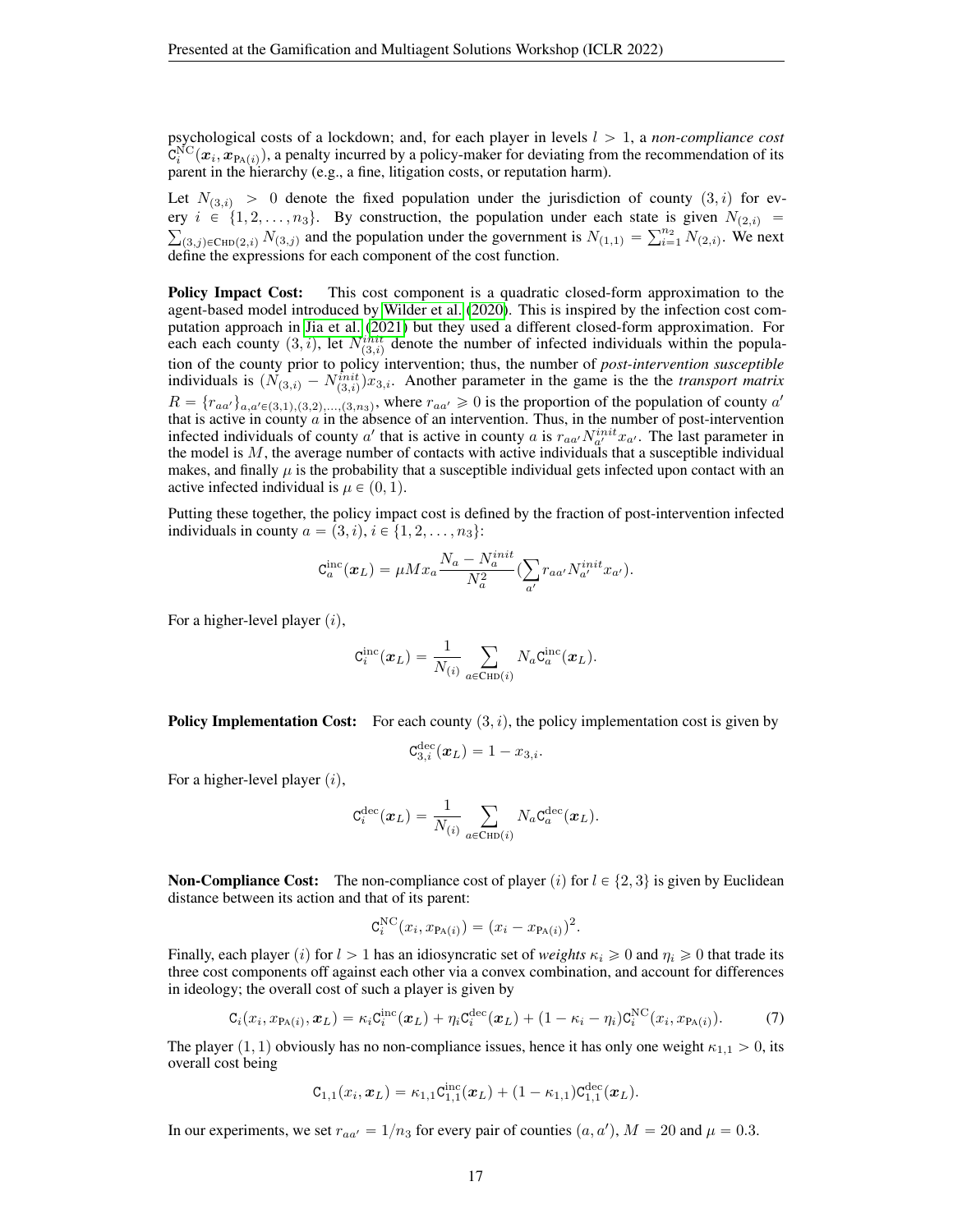Experimental Setup and Further Results We formally define the algorithm BRD as the procedure  $SHG-SOLVE((0,0), x)$  for some randomly initilized x. We start by defining the concept of one full *algorithm iteration* for each of DBI and BRD. For DBI(1, 20), DBI(1, 50), DBI(1, 2, 4), DBI(1, 2, 10), one algrithm iteration consists of 50 steps of gradient ascent, with a learning rate of 0.01. For BRD(1, 20) and BRD(1, 50), one algorithm iteration consists of 20 iterations of level-wise best response during the recursive procedure in SHG\_SOLVE; for  $BRD(1, 2, 4)$  and  $BRD(1, 2, 10)$ , it corresponds to 500 and 200 iterations of level-wise best response, respectively. For DBI we adopt a projector operator that project the resulted action into the nearest point in  $[0, 1]$ .

We discretize each action space uniformly into 101 grid points for two-level games, and 11 grid points for three-level games. We let  $T = 100$  for BRD(1, 20) and BRD(1, 50) and  $T = 20$  for BRD(1, 2, 4) and BRD(1, 2, 10). In the three-level experiments, the  $\kappa$  is set to be 0.5 for counties and the states and 0.8 for the government. The  $\eta$  is set to be 0.2 for the states, 0.3 for the counties in (1,2,4) setting, and 0.2 for (1,2,10) experiment. In the two-level experiments, the  $\kappa$  is set to be 0.2 for the government, 0.5 for counties and the states. The  $\eta$  is set to be 0.2 for counties and states.

<span id="page-17-1"></span>

Figure 4: The run-time (in secs) on COVID-19 Game Models.  $T = 20$  for BRD experiments.

To further study the scalability of the BRD and DBI algorithms, we compare the run-time that (1) the DBI algorithm converges and (2) the BRD algorithm terminates. The convergence of DBI is defined as the convergence of the action profile. When DBI converges, the action profile remains unchanged. In the projected gradient descent method, if all the gradients go to zero, DBI converges. Besides, it is also likely to hit the boundary of the constraints. The DBI is possible to converge with a non-zero gradient norm. The BRD algorithm terminates either T achieves, or  $\epsilon$  goes to zero for all players. Under these conditions, the two algorithms find their optimal solutions. Figure [4](#page-17-1) demonstrates the run-time results. We conduct each experiment four times with different random seeds. In two-level problems, the DBI algorithm is more than two times faster than BRD algorithms. Although the action spaces are discretized to 11 grid points for three-level games rather than 101 grids, DBI algorithms still perform better. In practice, discretizing the action spaces in 101 grids for three-level games is computational intensively. The performance and run-time of the BRD algorithm are more dependent on randomization and the initial points for the best responses at each level. When we face many players or multiple levels, the DBI algorithm is a natural choice. The DBI algorithm is significantly more efficient and more stable than the BRD algorithm.

## <span id="page-17-0"></span>C.2 DETAILS OF HIERARCHICAL PUBLIC GOODS GAME EXPERIMENTS

We extend the described public good game on Zachary's Karate club network to a  $(1-2-34)$  hierarchical game by introducing the non-compliance costs similar to the COVID-19 game model. The overall utility of the club individuals should be the combination of public good utility  $u_i$  and  $C_i^{NC}(x_i, x_{PA(i)}) =$  $(x_i - x_{PA(i)})^2$ .

<span id="page-17-2"></span>
$$
U_{3,i}(x_i, x_{\text{PA}(i)}, \mathbf{x}_L) = (1 - \kappa_{3,i})u_i(x_i, \mathbf{x}_L) - \kappa_{3,i}C_i^{\text{NC}}(x_i, x_{\text{PA}(i)}).
$$
(8)